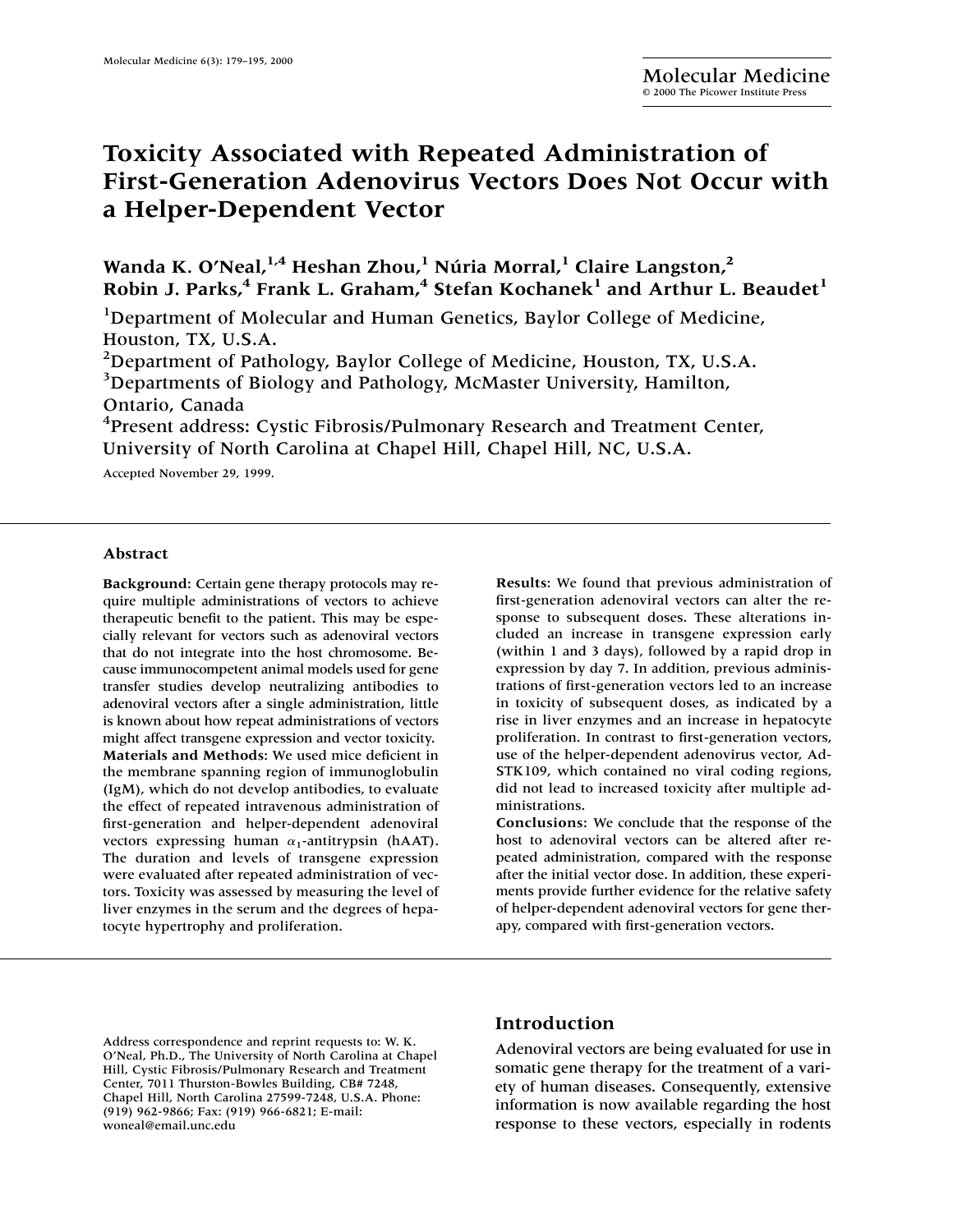and primates. First-generation adenoviral vectors, which carry a deletion in the adenovirus E1 region but contain most of the other adenovirus genes, have been studied most thoroughly (1–3). It is known that immunocompetent animals can mount an aggressive immune response against these vectors and that response can take multiple forms. Production of neutralizing antibodies against the vector can block the ability to achieve expression when the vectors are readministered (4–6). Development of cytotoxic T lymphocyte (CTL) responses to viral proteins and the resultant destruction of infected cells is reported to be an important determinant of duration of expression (7–10). In addition, humoral or cellular immune responses to transgenic proteins can limit duration of expression (11–15). Finally, adenoviral vectors also can be directly toxic to cells in a dose-dependent manner independent of host Band T-cell responses (11,12,16–19).

Second-generation adenoviral vectors have been developed that contain more extensive deletions of the adenovirus backbone (i.e., deletions in E2a or E4), following the rationale that decreased expression of viral genes will reduce any direct toxity of these genes and decrease the potential for immune response to newly synthesized viral proteins (20–29). Because most immunocompetent animal models will develop a host immune response to foreign reporter genes at either the level of antibody production against a secreted protein or CTL responses against transduced cells, it has been relatively difficult to evaluate the effect of altering the vector design on the duration of expression and toxicity. Second-generation vectors are reported to provide benefits in terms of duration of expression and toxicity in vivo (23,24,28,30–33); however, the benefits are often limited and some reports suggest little or no advantage to vectors deleted in E2a or E4 when evaluated in the current models (12,34–36). Recently, it was demonstrated that helper-dependent adenoviral vectors (also called high-capacity or "gutless" vectors) containing no adenovirus coding sequences can lead to long-term expression of the transgene, seemingly by reducing immune responses to viral proteins and by decreasing the direct toxicity caused by expression of viral genes (16,37–40). Thus, the helper-dependent vectors show great promise for use in the clinical setting. However, animals injected with these vectors still develop neutralizing antibodies (N. Morral, unpublished), which would continue

to be a serious limitation for many applications.

For many conditions, even if expression does not decline in target cells infected during the initial administration, natural cell turnover would require that the vector be administered at regular intervals to maintain therapeutic levels of a protein. Although the development of neutralizing antibodies is a serious limitation at the present time, it may be possible to achieve effective readministration of adenoviral vectors by pharmacologic immunosuppression. This was demonstrated in animal models (41–47) by using vectors of differing serotypes to avoid the effects of the neutralizing antibodies (48–50) or by the induction of tolerance (11,51,52). However, even in the absence of neutralizing antibodies, it remains possible that established immune responses, particularly cellular responses to viral proteins, could limit expression from transgenes with subsequent doses in previously treated individuals.

In the experiments reported here, mice deficient in the membrane-spanning domain of IgM (designated  $\mu$ MT) (53), were used as a model to assess the effect of multiple administration of vectors on transgene expression in the presence of functioning T cells. These mice are devoid of B cells but are normal with respect to other immune functions including T-cell functions (54). We demonstrated that previous doses of firstgeneration vectors increased the toxicity of subsequent doses and altered the expression kinetics of transgenes. We further demonstrated that multiple doses of a helper-dependent vector, AdSTK109, did not lead to increased toxicity with subsequent administration, in contrast to the results with first-generation vectors, suggesting a further advantage of this type of vector for gene therapy.

### **Materials and Methods**

### *Vectors*

The vectors used and their characteristics are described in Table 1. AdJM17 $\Delta$ E1 was constructed by homologous recombination between pJM17  $(55)$  and pXCJL.2 in 293 cells. AdJM17 $\Delta$ E1 contains an E1 deletion, but no transgene. Constructions of all other vectors have been or will be reported elsewhere (see Table 1). Firstgeneration adenoviral vectors were grown by standard protocols in 293 cells and purified by CsCl centrifugation (56,57) either in the re-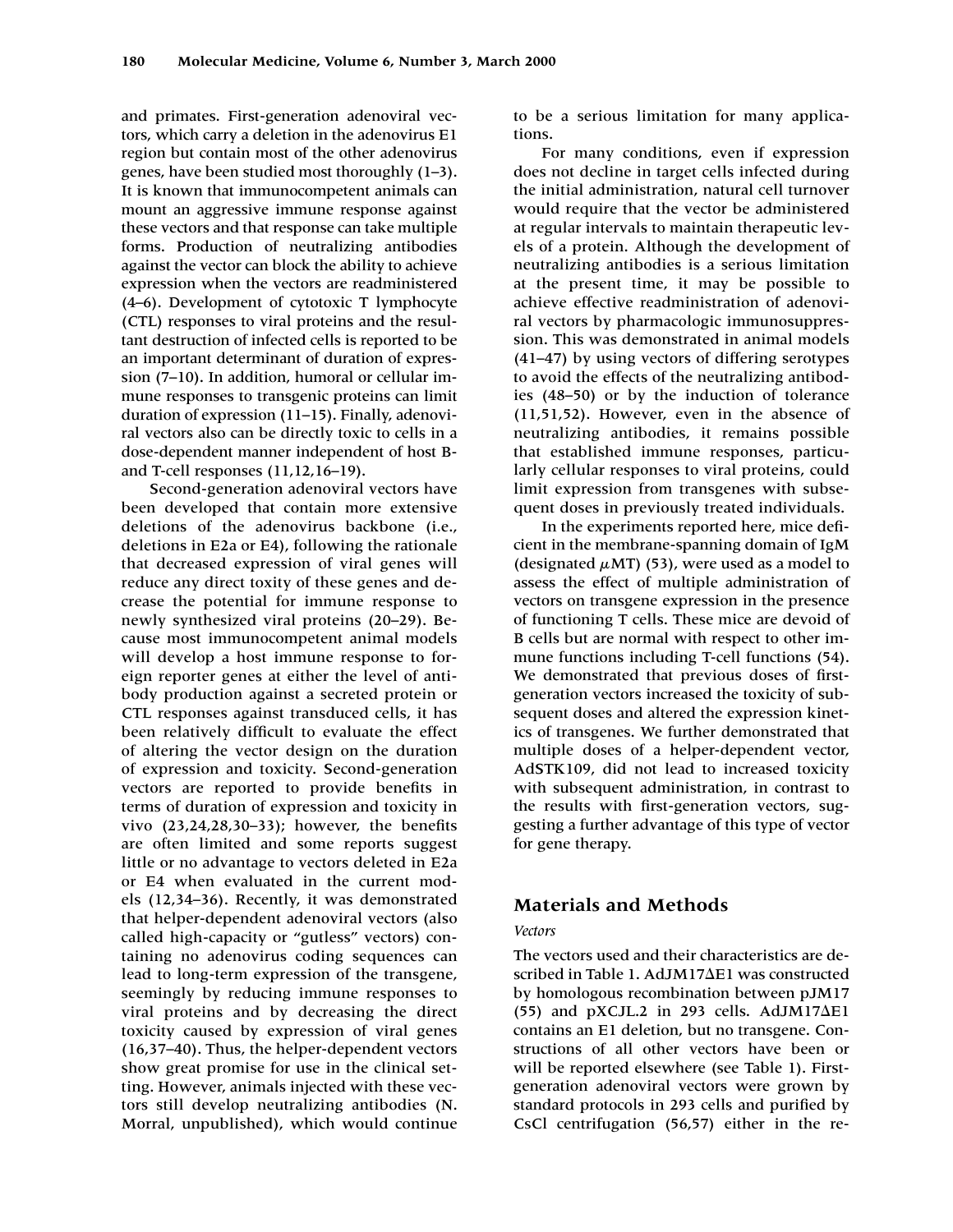| <b>Vector Type</b> | <b>Deleted Viral</b><br>Genes | <b>Vector Name</b><br>(Abbreviation) | <b>Vector Characteristics</b>                                                                                                                              |
|--------------------|-------------------------------|--------------------------------------|------------------------------------------------------------------------------------------------------------------------------------------------------------|
| First-generation   | E1, E3 (dl309)                | $AdJM17\Delta E1$                    | Contains no transgene, based upon adenoviral<br>vector pJM17 (55) (see methods)                                                                            |
| First-generation   | Εl                            | $AdhAAT\Delta E1$                    | Phosphoglycerate kinase promoter driving ex-<br>pression of human $\alpha_1$ -antitrypsin (hAAT)<br>(29); based upon adenoviral vector<br>pBHGE3 (78)      |
| First-generation   | E1, E3                        | $AdhAPP\Delta E1E3$                  | CAG promoter (79,80) driving expression of<br>human $\alpha$ -fetoprotein (hAFP) (W. O'Neal,<br>unpublished). Based upon adenoviral<br>vector $pBHG10(78)$ |
| First-generation   | Еl                            | $Ad\beta gal\Delta E1$               | Expresses nuclear-targeted $\beta$ -galactosidase;<br>(29) CMV promoter; based upon adenoviral<br>vector pBHGE3 (78)                                       |
| Helper-dependent   | All                           | <b>AdSTK109</b>                      | Contains endogenous hAAT gene, including<br>promoter region (37)                                                                                           |

**Table 1. Vectors used and their characteristics**

search laboratory or by the Gene Vector Production Core Laboratory at Baylor College of Medicine (Houston, TX). The helper-dependent vector, AdSTK109, was produced in 293Cre4 cells (58) at McMaster University (Ontario, Canada), as described previously (59). Particles/ml were determined by optical density and plaqueforming units (PFU) titers of first-generation vectors were determined on 293 cells as described (60).

#### *Mice and Mouse Injections*

All mice were obtained originally from The Jackson Laboratories (Bar Harbor, ME) and were at least 8 weeks old before injection. B-cell–deficient mice, homozygous for a deletion in IgM  $(\mu)$  (53), and B- and T-cell– deficient mice, homozygous for a deletion of the recombination activation gene (*Rag-1*) (61) were bred in the Baylor College of Medicine vivarium. Both mutations were on a C57BL/6J background, thus, C57BL/6J mice were used as immunocompetent control animals. The number of mice used for each experiment is indicated in Figures 1–3. Vector injections were via tail vein using 200  $\mu$ l of vector per mouse, diluted in phosphate-buffered saline (PBS) to give the appropriate dose. Doses and injection schedules for each experiment are indicated in figure legends. Serum was obtained by retroorbital bleeding, followed by two centrifugations at 7000 rpm for 5 minutes. Serum was frozen at  $-80^{\circ}$ C until analysis.

### *Evaluation of Gene Expression and Toxicity*

Levels of hAAT in serum were determined by ELISA assay, as previously described (62). Expression of  $\beta$ -gal in the liver was determined as described (12,63). Levels of liver enzymes alanine aminotransferase (ALT), aspartate aminotransferase (AST) and alkaline phosphatase (AP) were determined from serum by the Clinical Pathology Laboratory of the Department of Comparative Medicine at Baylor College of Medicine. Immunohistochemistry and hematoxylin/eosin (H/E) staining were performed on paraffin-embedded tissues fixed in 10% formalin. The number of proliferating cells was evaluated, as previously described (16), by immunohistochemistry to Ki-67 antigen, a marker for cell proliferation (64,65). The relative degree of proliferation among samples was determined by counting the total number of Ki-67 positive hepatocytes in 10 randomly selected, high power (40 $\times$  objective) fields. Hepatocyte hypertrophy was determined by counting hepatocyte nuclei present in 7 randomly selected fields of a reticle (reticle area =  $0.0156$  mm<sup>2</sup>).

#### *Data Analysis and Statistics*

All error bars shown are standard deviations. Statistical analysis was conducted on the Statview<sup>®</sup> (Abascus Concepts, Berkeley, CA) or SigmaStat® (Jandel Scientific, San Rafael, CA) statistical analysis software. Means were compared as indicated in the figure legends.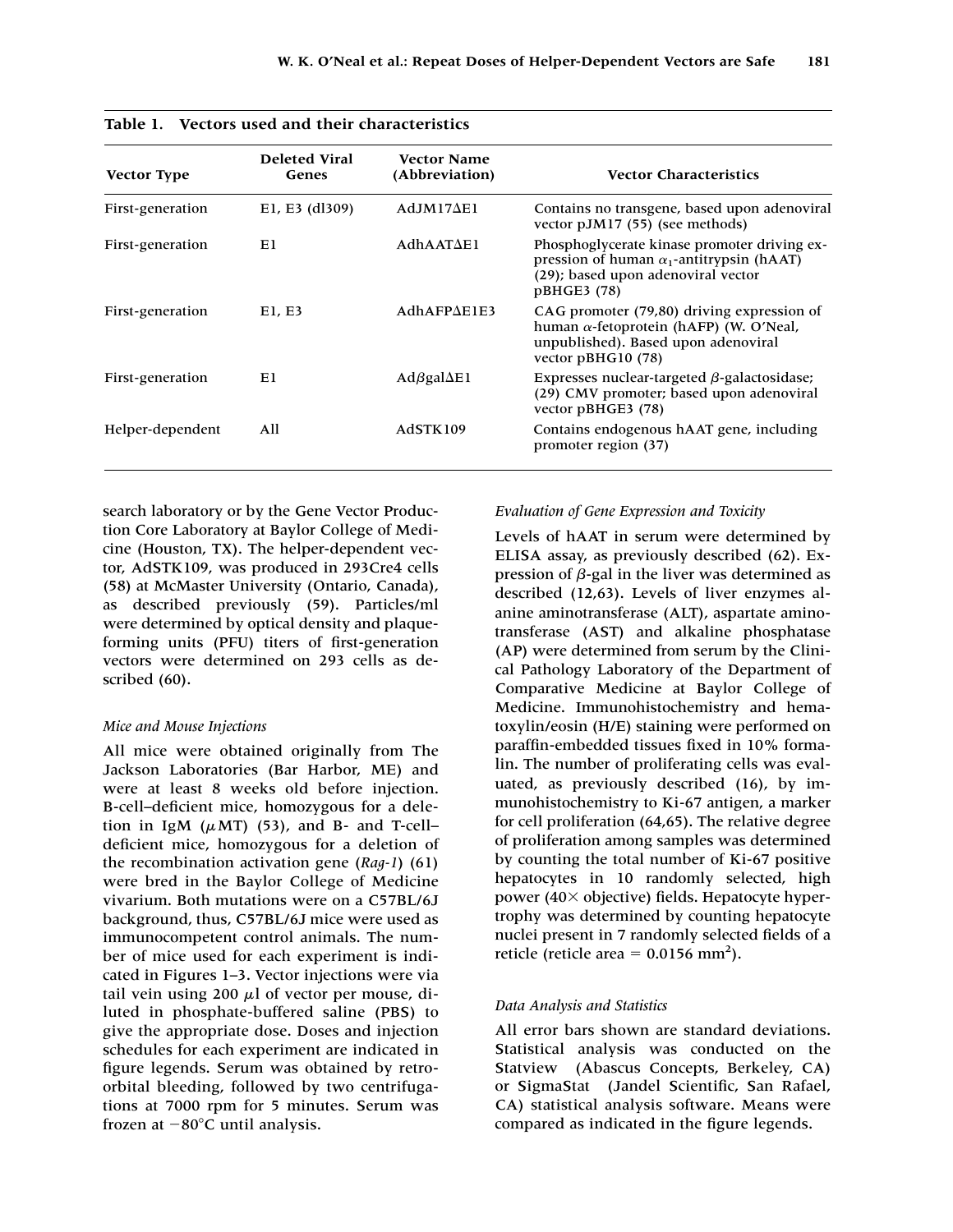

Fig. 1. Increased transgene expression in  $\mu$ MT **mice and repeated dosing of adenoviral vectors in µMT and C57BL/6J mice.** (A) hAAT levels in  $\mu$ MT and control C57BL/6J mice at 5 and 19 days after initial intravenous administration of AdhAAT $\Delta$ E1 at a dose of 2  $\times$  10<sup>9</sup> PFU/mouse  $(4.4 \times 10^{10} \text{ particles})$ ; *n* = 5 for each group. (B) Histological sections from livers of C57BL/6J and  $\mu$ MT mice treated at day 1 with either no vec-

# **Results**

### **Readministration is Possible in**  $\mu$ **MT Mice**

To evaluate whether or not  $\mu$ MT mice could be used to study readministration, five  $\mu$ MT and five C57BL/6J control mice were injected with  $2 \times 10^9$  PFU of AdhAAT $\Delta$ E1 (4.4  $\times$  10<sup>10</sup> particles). Levels of hAAT expression in the serum were determined at 5 and 34 days after administration (Fig. 1A). In this experiment, levels of

tor or with AdhAAT $\Delta$ E1, as described in Fig. 1A and then treated on day 21 with  $Ad{\beta}gal{\Delta}E1$  at  $3 \times 10^9$  PFU/mouse ( $3 \times 10^{10}$  particles). Blue staining indicates color development dependent upon the presence of the  $\beta$ -galactosidase transgene. Animals were sacrificed 3 days after  $Ad{\beta}gal{\Delta}E1$  injection. Representative samples from 3 mice in each group are shown at low magnification.

hAAT expression at 5 days after administration were 2-fold higher in  $\mu$ MT mice, compared with control mice  $(p = 0.02)$ . The increased transgene expression seen in  $\mu$ MT mice in this particular study was similar to results described previously with other immunodeficient mice, including *Rag-1* and *scid* (37,66). The reason for increased transgene expression in immunodeficient mice, compared with immunocompetent mice in some experiments, is not clear. This dif-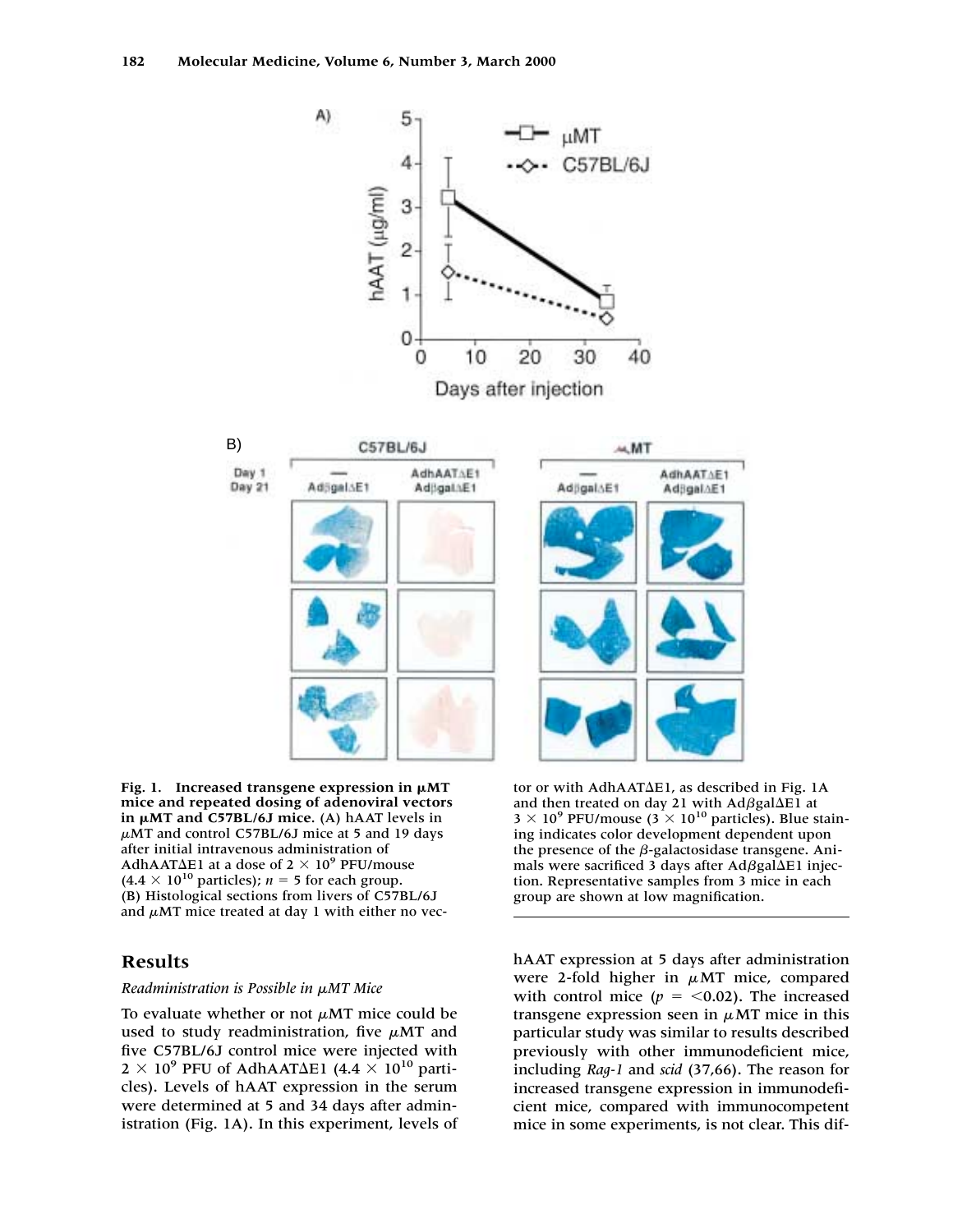

**Fig. 2. Altered transgene expression following repeated administration of first generation adenoviral vectors.** (A) The experimental protocol used for the experiments described in Figure 2B and 2C. The mouse genotypes and the symbol associated with each treatment group are indicated to the left. Days are indicated on the timeline. Arrows indicate the days of vector administration. The vectors administered for each treatment group are listed below the arrows. All vector doses were 1  $\times$ 10<sup>9</sup> PFU/animal ( $2 \times 10^{10}$ ,  $8 \times 10^{9}$ ,  $3 \times 10^{10}$ , and  $8 \times 10^{10}$  particles/animal for AdhAAT $\Delta$ E1, Adßgal $\Delta$ E1, AdJM17 $\Delta$ E1, and AdhAFP $\Delta$ E1E3, respectively). (B) Levels of hAAT after the dose of AdhAAT $\Delta$ E1 that was administered on day 1. Treatment groups correspond to those of Figure 2A. Next to each treatment group symbol is listed the percentage of hAAT expression at day 7 (in parentheses) compared with the initial day 3 value. The

ference was not observed in all studies (see Fig. 3). Three weeks after the initial injection, the pretreated and naive  $\mu$ MT and control mice were reinjected with the  $Ad{\beta}$ gal $\Delta$ E1 vector at a dose of  $3 \times 10^9$  pfu/mouse. The mice were sacrificed after 7 days for evaluation of hepatic expression of  $\beta$ -gal expression. Expression of  $\beta$ gal was detected in the pretreated and naive  $\mu$ MT mice and in naive C57BL/6J control mice, but was not detected in the C57BL/6J mice that were previously injected with AdhAATAE1 (Fig. 1B). Analogous results were obtained

number of animals (n) for each group at the start of the separate experiments is also listed. For each separate time point, significant differences among the groups receiving multiple injections and the mice receiving a single injection are indicated by an asterisk (\*). The statistical test was a one-way analysis of variance ( $p = 0.05$ ) with correction for multiple comparisons (Student-Newman-Keuls method). When the normality or equal variance tests failed, the comparison was conducted using the Kruskal-Wallis one-way analysis of variance on ranks with the Dunn procedure for pairwise multiple comparisons. (C) Levels of hAAT levels after the second administration of AdhAATAE1 (day 82). Percentages and n-values are listed as described in Figure 2B. For both Figures 2B and 2C, error bars depict the standard deviation. Note the change in scale for both the X and Y axes between Figures 2B and 2C. Statistics are as described for Figure 2B.

when the  $\beta$ -gal vector was given first (2  $\times$  10<sup>9</sup>) pfu/mouse), followed by AdhAAT $\Delta$ E1 (2  $\times$  10 $^9$ pfu/mouse); hAAT was expressed in naive and  $Ad\beta gal\Delta E1$ -pretreated  $\mu$ MT mice, but not in C57BL/6J mice previously treated with  $Ad\beta gal\Delta E1$  (data not shown). These results indicated that the absence of B-cell–mediated immunity in  $\mu$ MT mice allowed for transgene expression from adenoviral vectors in mice previously exposed to vectors, presumably due to lack of neutralizing antibodies. The ability to successfully achieve expression after previous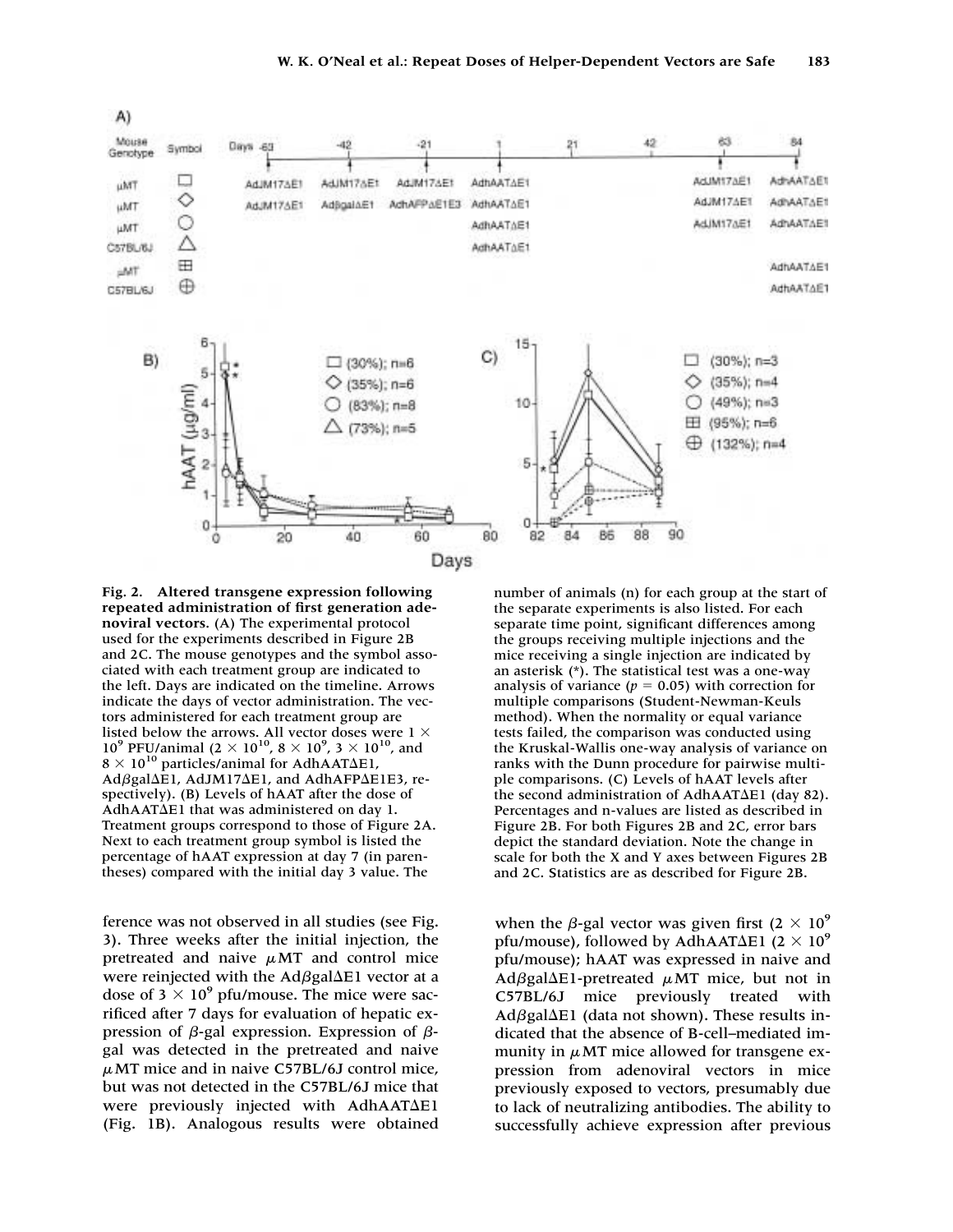

**Fig. 3. Analysis of toxicity and transgene expression following repeated dosage of first generation and helper-dependent adenoviral vectors.** (A) Increased hepatotoxicity following repeated doses of first-generation but not helperdependent adenoviral vectors, as measured by liver enzyme levels. The experimental protocol for Figure 3 experiments is outlined below the graphs. Mouse genotypes along with their corresponding symbols and vector treatments are listed. Arrows indicate the time of vector delivery. The vectors delivered are shown below the arrows. Liver enzyme (ALT, AP, and AST) analysis for serum drawn at different times for each group of experimental animals.  $ALT =$  alanine aminotransferase;  $AP =$  alkaline phosphatase;  $AST =$  aspartate aminotransferase. Times of harvest of serum for liver enzyme analysis (always 1 day prior and 7 days subsequent to each vector injection indicated by arrows). The

vectors used for each injection are indicated below the large arrows. All first generation vectors  $(AdJM17\Delta E1, AdhAAT\Delta E1, and Ad\beta gal\Delta E1)$  were given by tail vein injection at  $1 \times 10^9$  PFU/mouse. AdSTK109 was administered by tail vein injection at  $2 \times 10^{10}$  particles/mouse. Significant increases in enzyme levels above pretreatment values for each group of animals are indicated by asterisks (\*). The statistical method used was a one-way analysis of variance with the Bonferroni method to compare post-treatment values with pretreatment values. The Kruskal-Wallis one-way analysis of variance on ranks procedure was used when normality or equal variance tests failed, in which case, values were compared with pretreatment values using the Dunn method. (B) Levels of hAAT for groups of mice receiving first-generation vectors. The data are from the same mice shown in Figure 3A. Day 0 in panel 3B corresponds to day 68 in panel 3A, which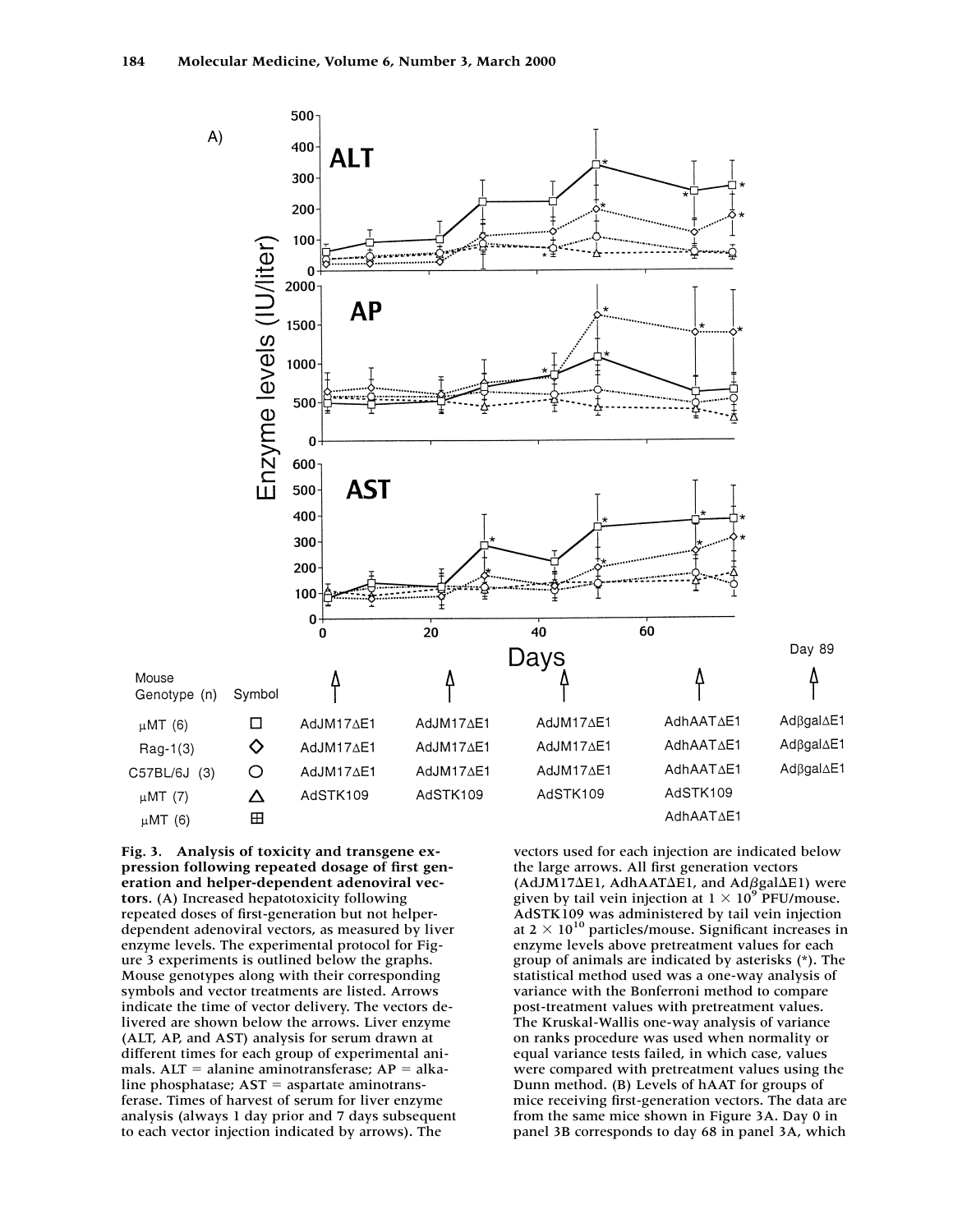

corresponds to the day of administration of the vector AdhAAT $\Delta$ E1. Symbols shown correspond to mice and treatments as in panel 3A. The asterisk indicates a significant difference from the control group receiving only one dose of vector. Statistical analysis was as in Figure 2B. The percent expression on day 7, compared with day 3 is shown in parenthesis, as described in Figure 2B. (C) Evaluation of hepatocyte proliferation, as determined by Ki-67 staining (top panel), and hepatocyte hypertrophy, as determined by counting nuclei within a given area (bottom panel; as the degree of hypertrophy increases, the number of hepatocytes per field decreases). The mice are the same animals as described in Figure 3A, except for a new group of naive  $\mu$ MT mice receiving one dose of Ad $\beta$ gal $\Delta$ E1 (seen in the fourth bar in the graphs). The mouse strains and the vectors used for each group are given below the columns. The number of times the animals received each vector is indicated by "X". The number of Ki-67 positive hepatocytes was determined by counting Ki-67 positive nuclei in 10 high power (40 $\times$  objective) fields. The number of hepatocytes per field was determined by counting nuclei in seven fields of a reticle that has an area of 0.0156 mm<sup>2</sup>. All mice were sacrificed 3 days after

vector exposure in  $\mu$ MT mice indicated that these mice would be a useful model to study repeated administration.

### *Readministration Leads to Altered Expression Kinetics with First-Generation Vectors*

The effects of repeated administration of a vector on duration of expression were evaluated by injection of  $\mu$ MT and C57BL/6J mice with

the final vector dose indicated in Figure 3A. Horizontal bars with an asterisk indicate values that were significantly different using one-way analysis of variance  $(p = 0.5)$  and the Student-Newman-Keuls method for multiple comparisons. (D) Levels of hAAT for  $\mu$ MT mice injected with AdSTK109. Mice and treatments are the same as described in Figure 3A for the group receiving AdSTK109. Arrows indicate time of vector administration. Error bars indicate standard deviation for all graphs in Figure 3. (E) Photomicrographs of heptocytes showing cell proliferation and hypertrophy after treatment with first-generation, but not helperdependent vector. Panels 1–4 are hematoxylin and eosin stained sections (H  $\&$  E) and panels 5–8 are stained for the cell proliferation marker Ki-67. Mouse genotypes and vector treatments are indicated below the panels. The group symbol corresponds to the groups as described in Figure 3A. All pictures are the same magnification and were originally taken at  $400\times$ . Examples of Ki-67 positive hepatocytes are indicated by small arrows in panels 6 and 7. Proliferating hepatocytes are not present in panels 5 and 8. The other positive cells seen in the Ki-67 stain are proliferating immune cells. **Fig. 3.** *Continued on next page.*

multiple vectors at 3-week intervals, followed by a final dose of AdhAAT $\Delta$ E1, as shown in Figure 2A. One group of  $\mu$ MT mice received three doses of a reporterless vector  $(AdJM17\Delta E1)$  followed by the hAAT vector. Another group of  $\mu$  MT mice received three different vectors (AdJM17 $\Delta$ E1; Ad $\beta$ gal $\Delta$ E1; and Ad $h$ AFP $\Delta$ E1E3, expressing human  $\alpha$ -fetoprotein), followed by the hAAT vector. hAAT levels in these two groups of mice were compared with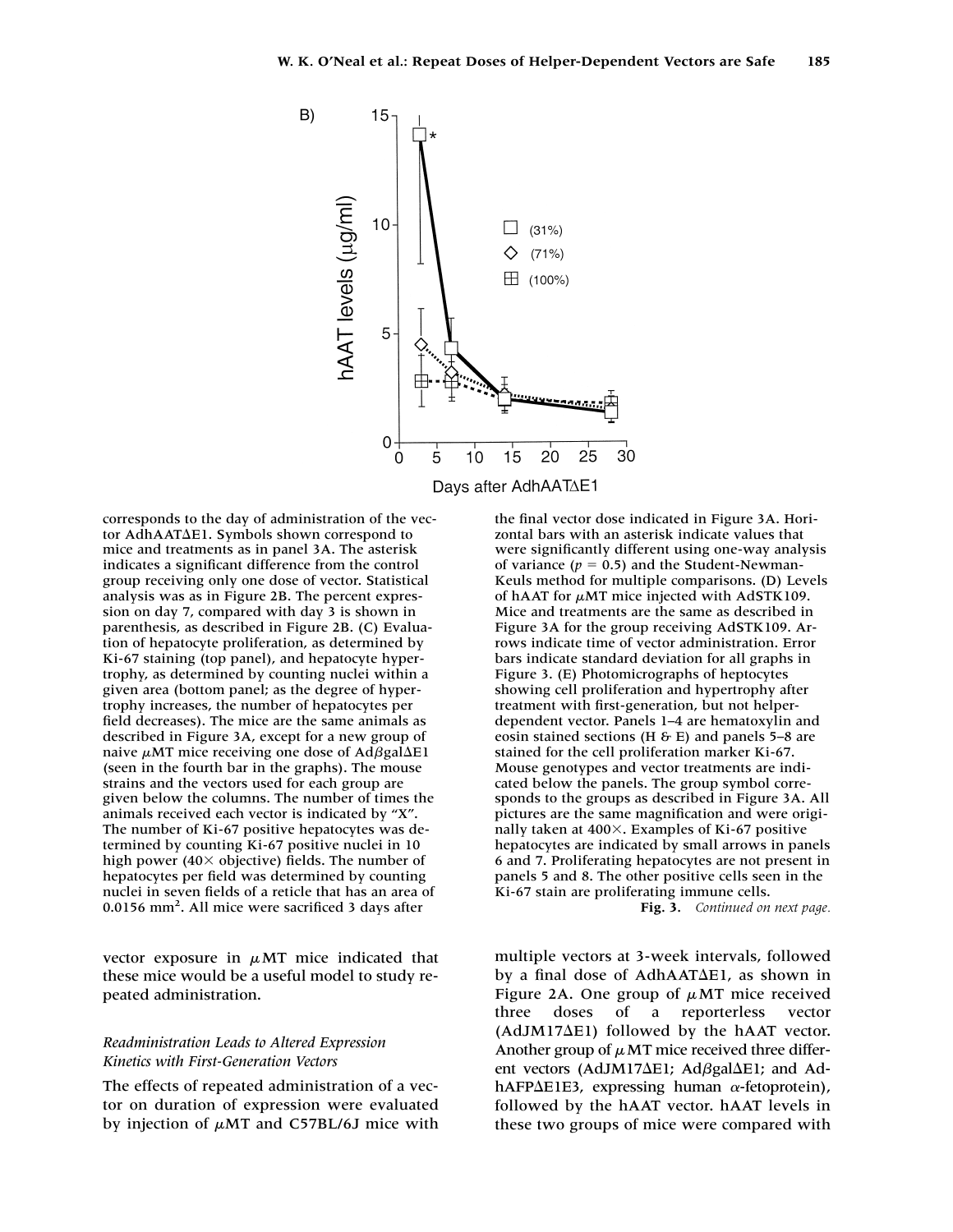

**Fig. 3.** *Continued*

levels in naive  $\mu$ MT or C57BL/6J mice that had not received previous adenovirus doses. The two groups of  $\mu$ MT mice receiving either three doses of reporterless vector or three different vectors demonstrated 2-fold higher levels of hAAT at day 3, compared with naive  $\mu$ MT or C57BL/6J mice (Fig. 2B). However, the levels of hAAT fell rapidly in the pretreated mice such that, by day 7, the levels of hAAT were similar among all the groups (Fig. 2B).

Because there was no difference between

the two groups of  $\mu$ MT mice receiving just the reporterless vector and mice receiving the three different vectors, the change in transgene expression in previously treated animals was due to the presence of the viral backbone and not due to expression of reporter genes. Importantly, in pretreated mice compared with naive mice, multiple dosing with first-generation vector did not eliminate the ability to express hAAT after delivery of AdhAAT $\Delta$ E1 and did not lead to total loss of expression over time.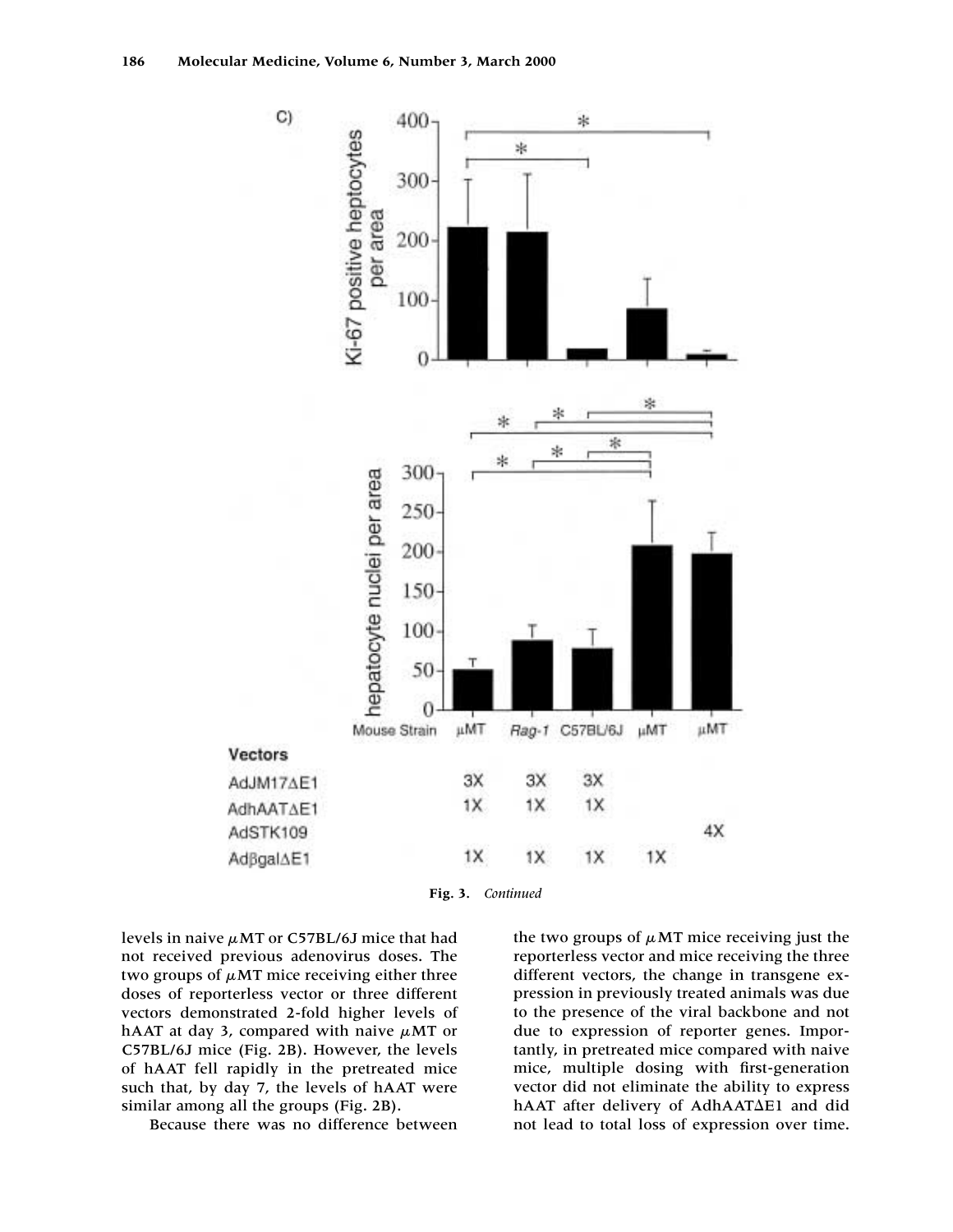

This was apparent even though there was a change in expression kinetics and total hAAT levels tended to be lower throughout the experiment after day 7 in pretreated mice (statistically significant only at day 56). Thus, hAAT was still measurable in all groups, albeit at low levels, 68 days after administration of  $AdhAAT\Delta E1$ . These results argue that any Tcell responses to vectors that developed after the initial administration of vectors were incapable of completely eliminating infected cells after subsequent doses.

To gain more information about the altered expression kinetics initially observed, the same animals were again dosed with  $AdJM17\Delta E1$ , as indicated in Figure 2A, followed by a final dose of AdhAAT $\Delta$ E1. Then, hAAT levels were compared with levels in new naive mice. As in the initial evaluation, hAAT levels in the serum were higher at early times in mice that had been previously exposed to adenoviral vectors (Fig. 2C). At days 83 and 89 (days 1 and 3 after the final injection of AdhAAT $\Delta$ E1), hAAT levels were elevated in all groups of mice pre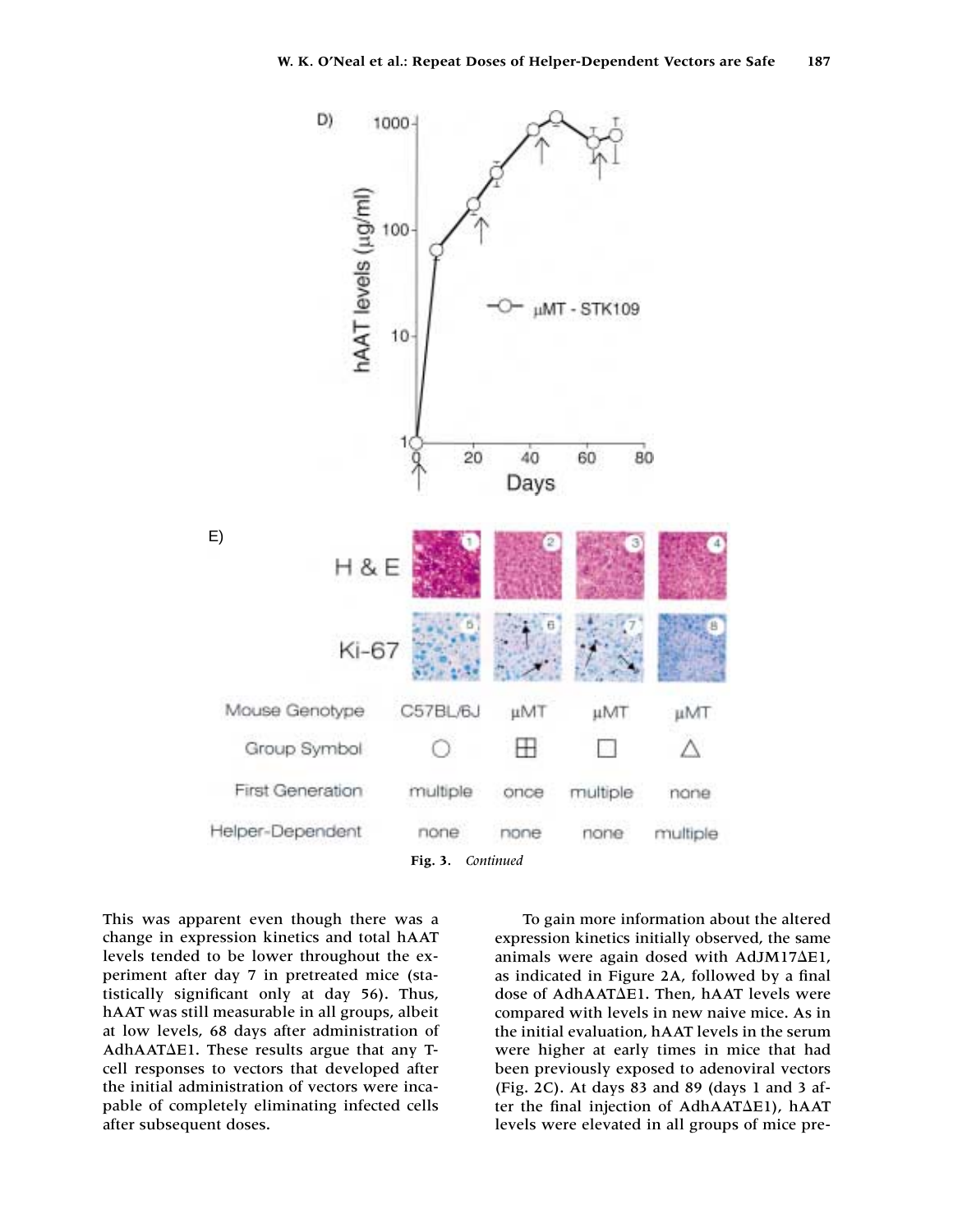viously treated with vectors, compared with naive mice (Fig. 2C). In fact, at day 1 after administration, hAAT levels were easily measured in all pretreated mice, but were not detectable in the naive mice. By day 7 (day 89 in Fig. 2C) after this injection, levels in pretreated mice had fallen to be similar mice that had not been treated previously. These results suggest that pretreating  $\mu$ MT mice with multiple doses of first-generation vectors somehow led to robust, early expression of hAAT with subsequent doses when compared with naive animals. The reason for the increased transgene expression is unknown and determining it will require additional experimentation. Animals in this experiment were sacrificed  $7$  days after the final AdhAAT $\Delta$ E1 injection for histological analysis of the livers. Evaluation of the liver sections suggested that repeated administration of adenovirus vectors increased the toxicity of subsequent administrations and an experiment designed to more specifically evaluate hepatocyte toxicity was conducted.

# *Multiple Administration of Vectors Increases Toxicity with First-generation Vectors*

We examined liver toxicity of multiple injections of a first generation adenoviral vector according to the protocol outlined in Figure 3A. For this experiment an additional genotype of animals, *Rag-1,* that are deficient in both B and T cells, was added. By comparing responses in  $\mu$ MT and *Rag-1* animals, we sought to determine the contribution of T cells to any observed effects. Immunocompetent C57BL/6J mice heterozygous for *Rag-1*  $(+/-)$  that were generated during breeding of the *Rag-1* animals served as one control group; in these control mice, development of neutralizing antibodies prevented effective infection after the first administration. Toxicity to hepatocytes was evaluated during the course of the experiment by analyses of levels of liver enzymes and, at the end of the experiment, by histological analysis of liver for evaluation of hepatocyte proliferation and hypertrophy.

Liver function tests (LFT), including AP, ALT, and AST, were performed 1 day prior to and 7 days after each dose of vector (Fig. 3A). Throughout the course of evaluation, all LFT values remained within the normal range for C57BL/6J animals (Fig. 3A) even though single, higher doses of first-generation vectors

routinely cause increased LFT values in C57BL/6J mice (data not shown). However, LFT values started to increase in both  $\mu$ MT and *Rag-1* mice after the second dose of vector, compared with the first dose, and for the most part, continued to increase after each subsequent dose (Fig. 3A). In C57BL/6J control animals, the vector did not transduce the hepatocytes after the initial injection, because of neutralizing antibodies, and liver enzymes were not elevated after subsequent doses. However, in the immunodeficient animals, repeat administrations reach the liver where they can contribute to hepatotoxicity. As increases in LFT's were seen in both immunodeficient models, these results suggested that toxicity was not due to T-cell responses alone.

It was not clear from the data whether the increased levels of toxicity observed were simply due to a cumulative effect of increasing vector dose in cells previously affected by vector or if the vector itself became more toxic per infectious unit after repeated administration. Higher single doses of first-generation vector can lead to elevations in liver enzymes. In a separate experiment (not shown),  $\mu$ MT mice receiving a single dose of  $3 \times 10^9$  PFU/mouse of AdJM17 $\Delta$ E1 (three times the single doses used in the experiments described here) developed elevated liver enzymes that reached a maximum level 7 days after administration. Peak levels were 154 ( $\pm$ 87), 542 ( $\pm$ 170), and 254 ( $\pm$ 107) IU/liter for ALT, AP, and AST, respectively  $(n = 4)$  after a single, high administration. These values were similar to those observed in *Rag-1* mice after the third injection, but not as high as those reached in the  $\mu$ MT mice. In  $\mu$ MT mice, a comparison of values 7 days after injection of the third of 3 doses to values 7 days after a single, higher dose indicated a significant increase in levels of ALT  $(p = 0.0366)$  and AP  $(p = 0.0045)$ , but not of AST  $(p = 0.2762)$  in multiply dosed animals. Although not entirely conclusive, these data suggested the possibility that, at least in the presence of functioning T cells, a given dose of first generation vector divided in three injections separated by 3 weeks was more toxic than the same dose given in an initial single dose. The effects may be less or more pronounced at lower or higher doses, respectively; this is an issue that will require additional experiments to resolve.

As in the previous experiment shown in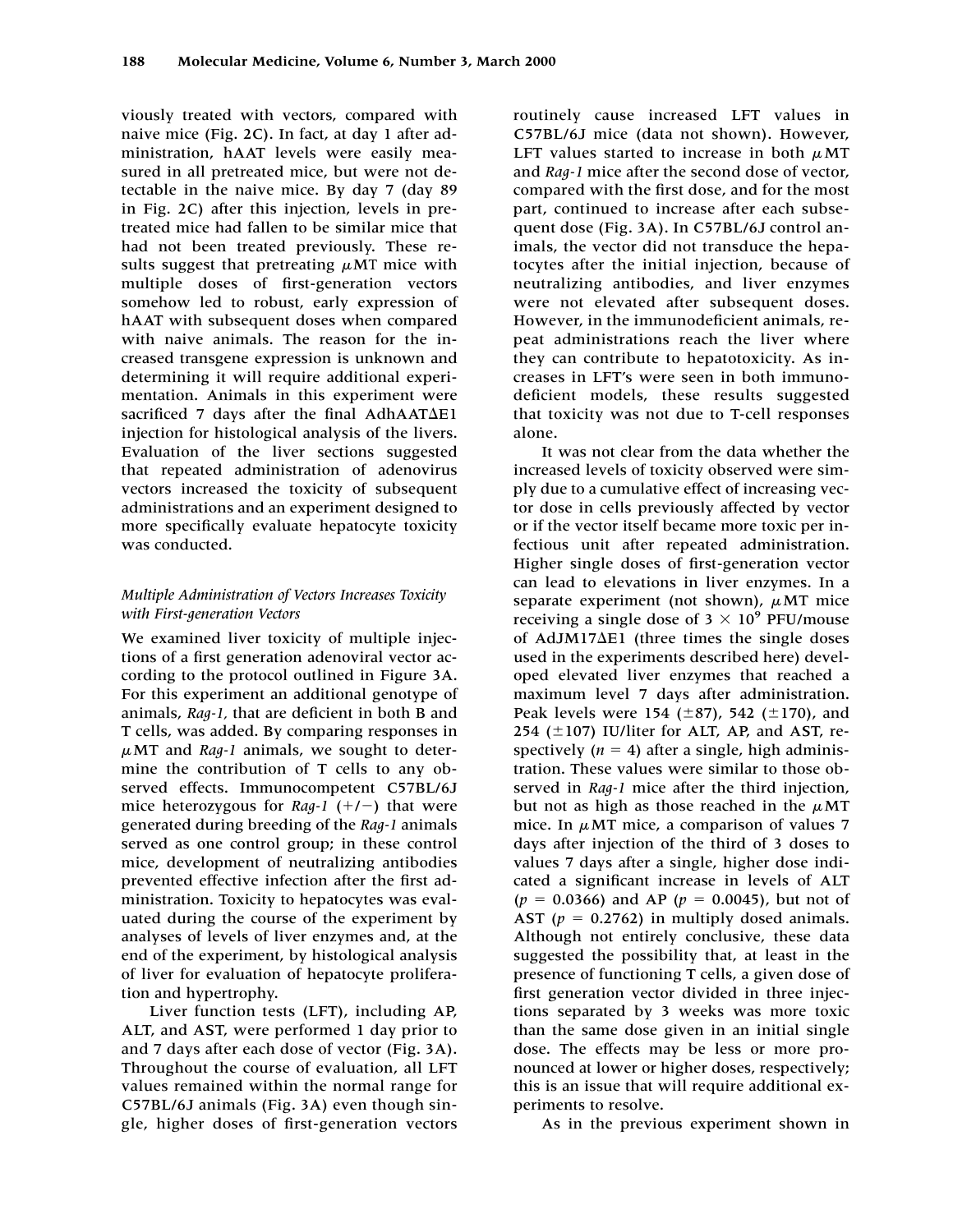Figure 2, hAAT levels were significantly higher at day 3 after AdhAAT $\Delta$ E1 administration in  $\mu$ MT mice previously treated with vector, compared with control  $\mu$ MT mice receiving only one dose of AdhAAT $\Delta$ E1 (Fig. 3B). By day 7, hAAT values were again similar between the two groups. The higher expression at day 3 was present, but was not as prominent, in *Rag-1* mice.

To evaluate other signs of toxicity and to gain further insight into expression,  $\mu$ MT, *Rag-1,* and C57BL/6J mice (the first three groups described in Fig. 3A) were given an additional dose of Ad $\beta$ gal $\Delta$ E1 at 3 weeks after the fourth injection (the injection of AdhAAT $\Delta$ E1). A new group of naive  $\mu$ MT mice was also treated with the  $Ad{\beta}gal{\Delta}El$  vector to serve as a control for a single injection. The mice were sacrificed after 3 days and the livers were examined histologically. No obvious differences in  $\beta$ -gal expression were observed between naive  $\mu$ MT control mice and  $\mu$ MT mice that were treated with multiple doses. However, signs of toxicity, as measured by differences in hepatocyte proliferation and hypertrophy, were observed (Fig. 3C and 3E). The number of proliferating hepatocytes, as evaluated by the cell proliferation marker Ki-67, was higher in both  $\mu$ MT and *Rag-1* mice that had received previous administration of vectors, compared with the C57BL/6J control mice  $(p =$ 0.0139). The number of prolif. cells was somewhat higher than in the naive  $\mu$ MT mice (not significant;  $p > 0.05$ ) (Fig. 3C, top panel; Fig. 3E, panels 5–7). Administration of a single dose of first-generation vector can itself lead to some hepatocyte proliferation. This was indicated by an small increase in Ki-67 positive cells from naive  $\mu$ MT mice, compared with multiply treated C57BL/6J mice (Fig. 3C and 3E, panels 5 and 6). Hepatocyte transduction of  $Ad\beta$ gal $\Delta$ E1 did not occur in C57BL/6J because of neutralizing antibodies from previous doses (not shown). This result is consistent with those of other studies demonstrating early cell proliferation after a single dose that disappears with time (34). Although the difference in Ki-67 staining between the mice that received previous administration and the naive  $\mu$ MT mice was not significant  $(p > 0.05)$ , we believe that this may reflect the small sample size in this experiment. Hepatocyte hypertrophy, which was measured by counting the number of nuclei in a given area (the lower the number of nuclei, the greater the degree of hypertrophy) also occurred in previously treated animals. Interestingly, the same degree of hypertrophy was measured in immunocompetent C57BL/6J animals in which hepatocyte transduction occured only once during the initial treatment (Fig. 3C, bottom panel and Fig. 3E, panels 1 and 3). The data suggested that the toxicity, as measured by hepatocyte hypertrophy, resulted from a single exposure of hepatocytes to a first-generation vector. The data from the C57BL/6J immunocompetent mice and the naive  $\mu$ MT mice suggested that the initial exposure may have its effect over a long period of time (12 weeks in this experiment) and that this effect was not seen early after a single administration. These results are consistent with previous data showing an increase in polymorphism of cell bodies and nuclei, necroses and lipid accumulation in hepatocytes at 12, compared with 2, weeks after administration of the first-generation vector (37) and with data showing hepatocyte hypertrophy at 21, but not at 3, days after administration (34). Additional studies are needed to determine the duration of this effect in animals treated with first-generation vectors. As with cell proliferation, the increase in hepatocyte size was not dependent on the presence of T cells, inasmuch as both responses occurred to a similar degree in  $\textit{Rag-1}$  and  $\mu$  MT animals.

### *No Toxic Effects Were Measured after Multiple Administrations of Helper-dependent Vector AdSTK109*

To evaluate the effect of readministration of the newly developed helper-dependent vector, AdSTK109, an experiment similar to the one conducted with first generation vectors was performed. AdSTK109 was administered four times at 3-week intervals to  $\mu$ MT mice and liver enzyme analysis was conducted, along with hAAT assay, at times indicated in Figure 3A. Mice were sacrificed 7 days after the final administration of vector to evaluate the livers histologically for hepatocyte proliferation and hypertrophy. Liver enzymes remained close to preinjection values throughout the entire experiment, indicating that these treatments were nontoxic, compared with firstgeneration vectors, where enzyme levels began to increase after the second dose (Fig. 3A). Levels of hAAT were considerable, reaching a maximum of about 1 mg/ml after the third dose of vector (Fig. 3D). In contrast to results seen after multiple doses of first-generation vectors,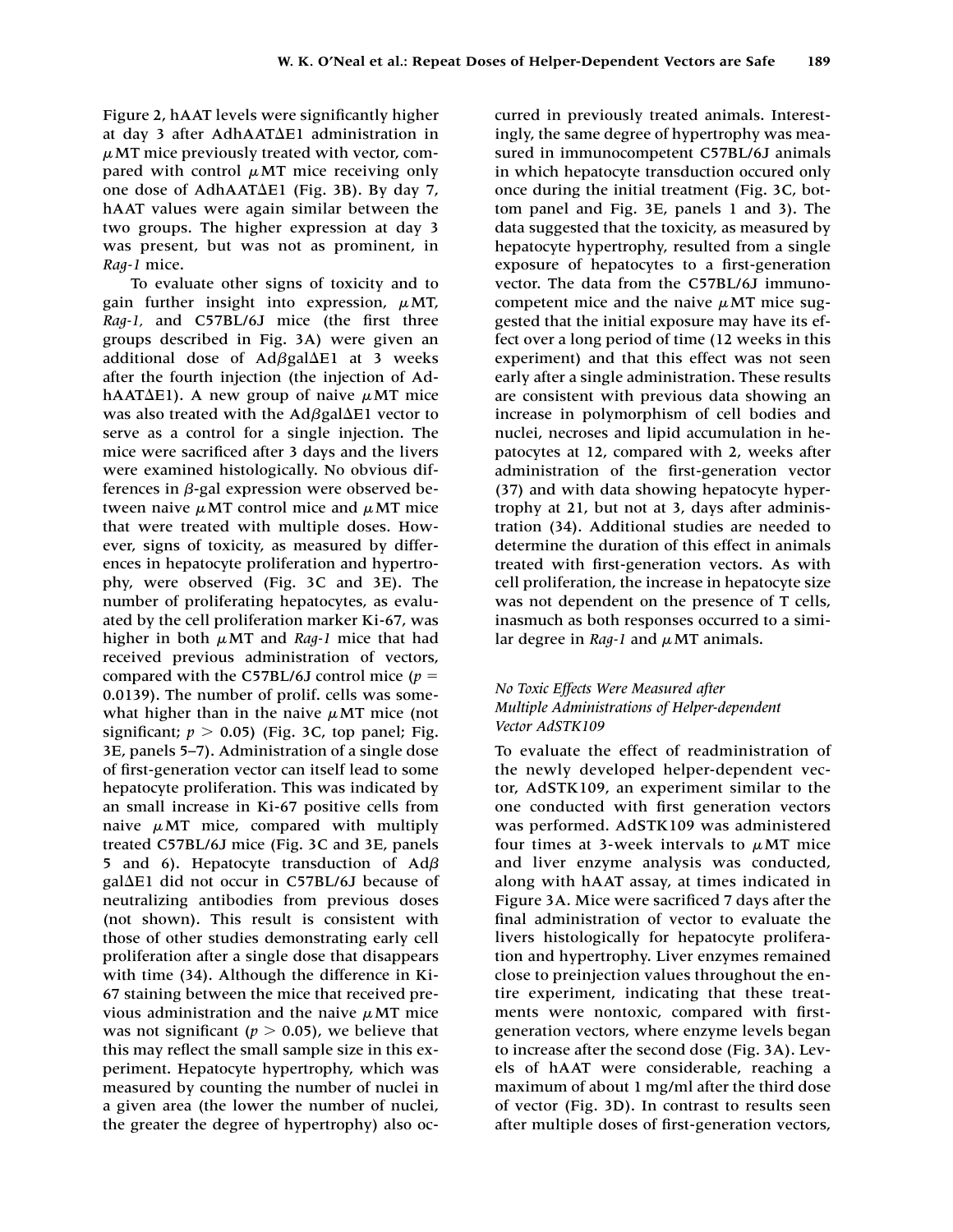histological analysis of livers after four doses of AdSTK109 showed very few proliferating hepatocytes and no hepatocyte hypertrophy (Fig. 3c and 3e, panels 4 and 8). These results were consistent with previous data indicating that this vector was less toxic than firstgeneration vectors (16,37). The results also suggested that the toxicity associated with readministration of first-generation vectors was dependent on the expression of viral genes and not simply on cellular entry of the vector particles, as AdSTK109 was also an Ad5-based vector.

# **Discussion**

These experiments utilized mouse models deficient for the production of B cells to evaluate the effects of repeated administration of adenoviral vectors on expression and toxicity. The B-cell–deficient mice  $(\mu MT)$  used in these experiments are deficient in the membrane-spanning region of immunoglobulin  $\mu$  heavy chain (53). This deficiency leads to a blockage of B cells during development at the pre-B-cell stage, which effectively eliminates the production of antibodies in these mice. However, these mice have been widely evaluated with respect to their T-cell function and there is considerable evidence that T-cell function remains intact (54). The  $\mu$ MT mice have normal numbers of splenic  $CD4^+$  and  $CD8^+$  T cells that can be successfully primed  $(54)$ . The  $\mu$ MT mice develop delayed-type hypersensitivity responses (67), are able to clear viral and bacterial infections by virtue of  $CD4^+$  and  $CD8^+$  Tlymphocyte responses, reject xenografts (73), develop efficient T-cell memory against viruses (70), and have normal T-cell memory (70). The  $\mu$ MT mice were used in these experiments as a model to study multiple rounds of vector administration in the presence of T-cell function.

The results indicate that expression of transgenes following multiple administrations of first-generation adenoviral vectors is possible if neutralizing antibodies can be eliminated from the host. In addition, even though there were some changes in the kinetics of transgene expression after repeated administration of first-generation vectors, transgene expression was maintained for at least 6 weeks in these animals. This result suggests that the presence of T-cell–mediated immune responses against viral proteins that would be expected to de-

velop after the initial exposure to vector will not necessarily or significantly limit the duration of expression from subsequent doses of vectors. In this regard, the results are similar to previous findings that long-term expression of transgenes is possible in mice if immune responses against the transgene can be eliminated (12,19,74,75). Of particular relevance is the previously reported observation that C57BL/6 mice had prolonged expression of the hAAT transgene despite the presence of robust, specific, cellular immune responses against adenovirus-specific proteins (74).

That stated, repeated administration does not appear to be totally without effect with regards to transgene expression. The experiments reported here indicate that previous administration of first generation vectors can alter the kinetics of expression from subsequent doses. One and 3 days after intravenous delivery of the first-generation vector  $AdhAAT\Delta E1$ , levels of hAAT were higher in  $\mu$ MT mice previously treated with first-generation vectors, compared with naive mice. Levels then fell rapidly, so that by 7 days, they were similar to levels obtained in control mice and, subsequently, dropped to slightly below levels in control mice.

The reason for the initial relative increase in transgene expression is not clear and will require further evaluation. It is possible that this phenomenon is due to an increase in the susceptibility of target cells, in this case hepatocytes, to infection, perhaps by upregulation of genes involved in adenoviral uptake or by changes in hepatic or vascular architecture allowing easier access of vector particles to hepatocytes. The rapid drop in expression could then be accounted for by rapid loss of infected cells due to direct vector toxicity. It is known that high doses of vectors can be directly toxic to cells and may lead to relatively rapid loss of transgene expression (12). The increased level of hepatocyte proliferation (as measured by immunohistochemical staining for cell proliferation marker, Ki-67) and the increased hepatotoxicity (as measured by increased liver enzymes in the serum) that were noted in the mice from the experiments reported here would support this hypothesis. Alternatively, the higher initial levels and the rapid drop of transgene expression observed after repeated administration could be explained by an increase in infection of cells other than hepatocytes, perhaps macrophages, Kupffer cells or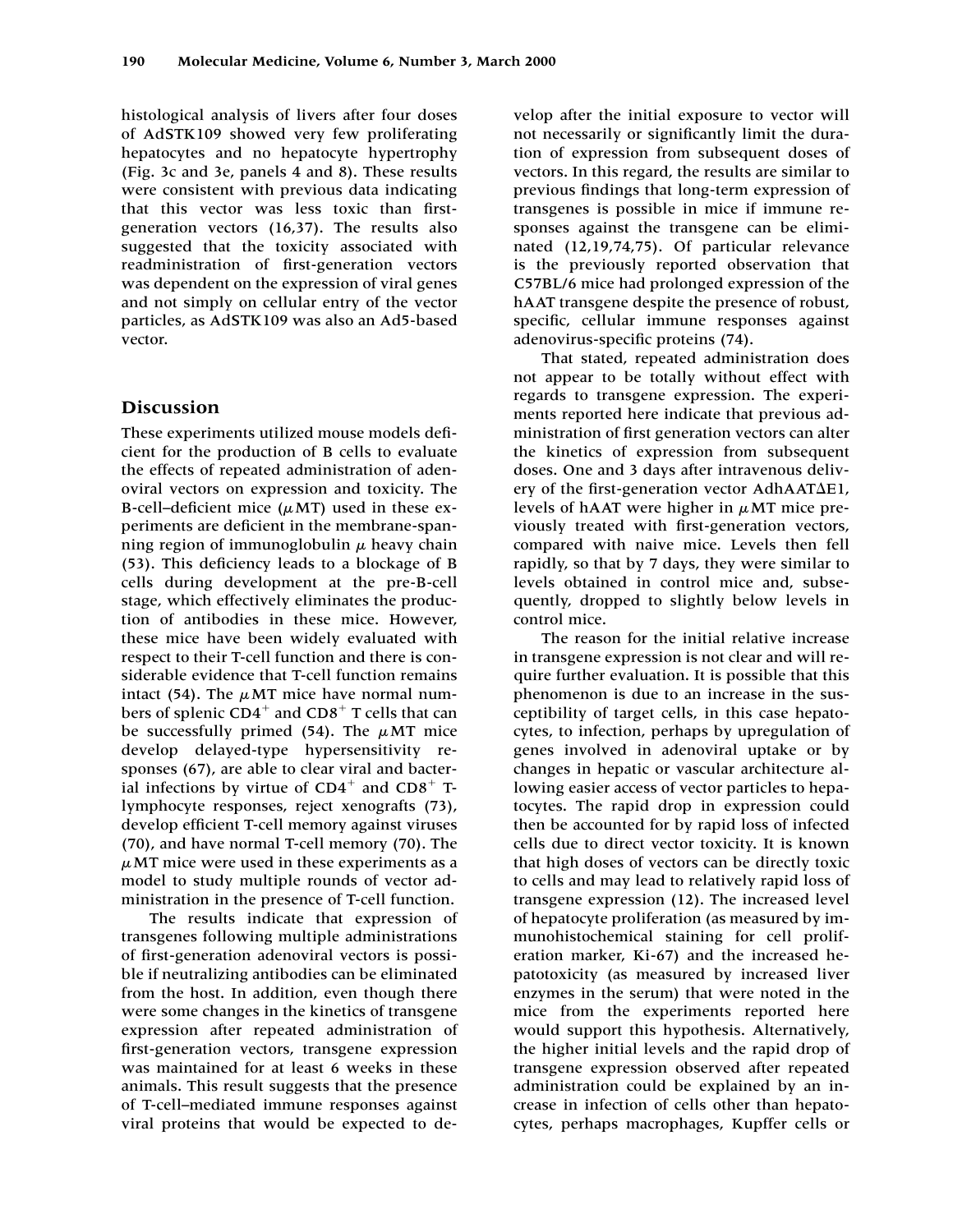other cells that became activated as a result of previous exposure to the vectors. The possibility that the altered kinetics could be explained by changes in the activity of the promoter driving the transgene should also be considiered. Regardless of the reason(s) for the observed effects, the results indicate that, for clinical considerations, previous injections of first-generation vectors can have significant and not always predictable effects on expression induced by subsequent treatments.

In addition to altering expression kinetics, previous administrations of first-generation vectors tended to increase the toxicity of subsequent administrations, as indicated by elevations in liver enzymes. Administration of a single dose of first-generation vectors at the doses used in these experiments did not lead to an appreciable rise in liver enzymes; whereas, administration of subsequent doses led to a rise in all enzymes in both  $\mu$ MT and *Rag-1* mice. *Rag-1* mice are deficient in the recombination activation gene 1, which causes an arrest of B- and T-cell differentiation, leading to absence of mature B and T cells (61). Although the data comparing the two groups of mice suggest that T cells may play a role in attenuating certain specific aspects of the toxicity observed, in its entirety, we conclude that development of hepatocyte toxicity, as observed in these experiments, was not dependent on T-cell functions. Toxicity from first-generation vectors in *Rag-1* animals has been reported elsewhere (37). We favor the interpretation that the toxicity is most likely due to direct cytotoxic effects of viral proteins, although the activity of Kupffer cells or other immune cells not absent in *Rag-1* mice may also be involved.

In contrast to toxicity as measured by liver enzymes and cell proliferation, an increase in hepatocyte size (hepatocye hypertrophy) is not only induced by multiple doses of vectors, but occurs even after a single vector dose. The hypertrophy that develops is relatively long-lived (at least 12 weeks) and we believe that this is an important response that deserves further characterization. The development of hepatocyte hypertophy after a single dose of vector is interesting in light of a recent report demonstrating that first-generation adenoviral vectors containing the E4 region can lead to  $G_2$  growth arrest in immortalized human bronchial epithelial cells (76). In that report, infection with first-generation vectors produced aneuploidy and polyploidization as a result of cell division without mitosis and altered levels of cyclin gene expression. Similar effects may be occurring in transduced hepatocytes. The development of hypertrophy of hepatocytes after adenoviral vector administration has not been widely appreciated, despite the fact that intravenous injection of first-generation adenoviral vectors has been extensively studied. We hypothesize that in animal models where transduced cells are not eliminated by the immune system, such as in our model of C57BL/6J mice infected with hAAT adenoviral vectors, the effects of low-level viral gene expression from first-generation vectors over long periods of time lead to the changes in hepatocyte morphology that we observed. These changes would not be seen in animal models where transduced cells are completely eliminated by the immune system. Consequently, these longterm effects on hepatocytes have been underappreciated and they may have unanticipated consequences.

In contrast to first-generation vectors, multiple administrations of AdSTK109, a helperdependent vector that contains no adenoviral coding sequences (37), did not cause hepatocyte toxicity. In animals treated with AdSTK109 four times, over a period of 12 weeks, at the doses used in these studies, there was no increase in liver enzymes nor was there an increase in hepatocyte proliferation or hypertrophy. This vector previously showed reduced toxicity, compared with first-generation vectors, after a single administration (16,37). In an earlier report, high doses of the helperdependent AdSTK109 vector did not cause increased liver enzymes or acute hepatic injury, in contrast to effects with much lower doses of first-generation vector (16). Although it is difficult to directly compare the doses of firstgeneration and helper-dependent vectors due to the inherent difficulties with determining infectious units in a helper-dependent preparation, the results reported here certainly support the previous findings indicating a significant safety advantage for helper-dependent vectors, compared with first-generation vectors. A separate helper-dependent vector expressing a leptin transgene also was reported to exhibit enhanced safety, compared with firstgeneration vectors (38,39). The results demonstrated here provide additional evidence for the safety of the helper-dependent vector. Furthermore, because AdSTK109 is packaged in an intact Ad5 capsid that is indistinguishable from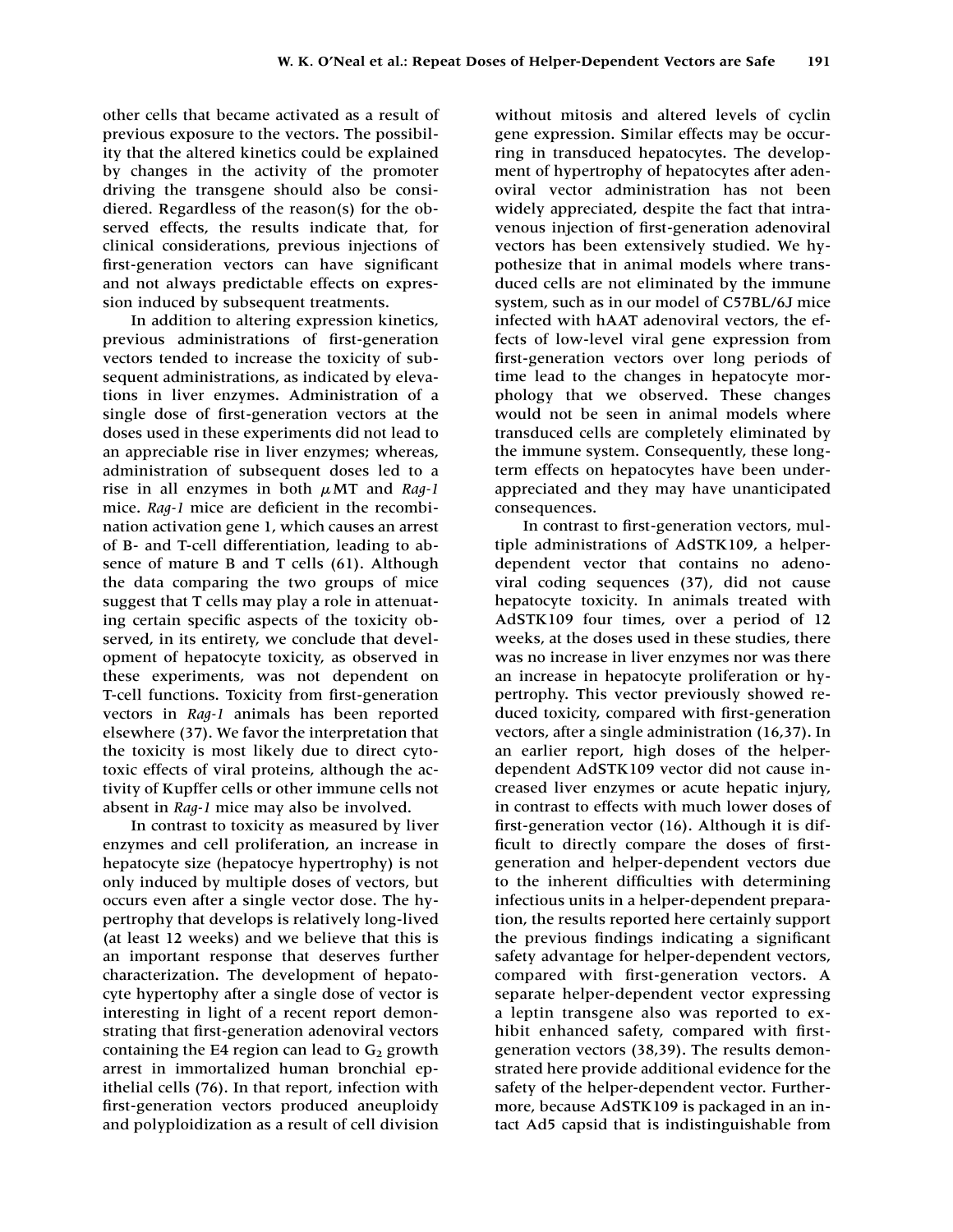the capsid of the first-generation vectors (59), the data imply that the toxicity seen after multiple administrations of first-generation vectors is related to the presence of adenoviral genes expressed in infected cells, rather than to the presence of the viral capsid or to the process of vector entry into cells. It will now be necessary to compare the toxicity of the helper-dependent vectors to first-generation vectors in other tissues, such as the lung, where the mechanisms that lead to toxicity might be different than those observed in the liver.

Although at the present time it is not possible to give multiple doses of adenoviral vectors to a single immunocompetent individual due to the development of neutralizing antibodies, the use of alternative serotypes (48–50) or transient immunosuppression (41–46) may eventually allow successful readministration. Success has been achieved in preparing Ad 2 based helper-dependent vectors (submitted manuscript, R. Parks, et al.). The experiments described here highlight the importance of considering both previous naturally occurring Ad5 infections and previous administration of vectors when evaluating readministration of adenoviral vectors for clinical use. Patients who already have been primed by previous natural infection or by administration of firstgeneration vectors might show an altered response to subsequent administrations of vectors, which may be manifested by increased toxicity and altered expression of the therapeutic gene. However, these experiments are encouraging in that long-term transgene expression was possible even after several previous exposures to vector. This suggests that T-cell responses against the helper-dependent vector may prove to be negligible, even though other reports clearly indicate that they can be present and important in some models with earlier generations of vectors (7–10). Of course, T-cell responses to vector proteins may prove to be more important in other organisms or even in other strains of mice. The experiments described here were all conducted in C57BL/6J background, where previous experience demonstrated the ability to maintain long-term expression after a single administration (12,77). Finally, these experiments highlight yet another advantage of the helper-dependent system, which appears to be devoid of the complications of readministration to hepatocytes, as seen with the first-generation vectors in these experiments.

# **Acknowledgments**

The authors thank Yufen Wang and Rizwan Velji for excellent technical assistance, Janet Quinones for performing the sectioning and histochemical stains, and the Baylor College of Medicine Gene Vector Production Core Laboratory, especially Dr. Estuardo Aguilar-Cordova and Cassandra Nyberg-Hoffman, for production of the first-generation vectors used in these experiments. This work was supported by grants from the Cystic Fibrosis Foundation (S882, F806, and F984), the NIH (HL51754). F. G. and R. P. are also supported by the Natural Sciences and Engineering Research Council, the Medical Research Council, and the National Cancer Institute of Canada. N. M. is a recipeint of a fellowship from the Ministerio de Educacion y Cultura (Spain).

# **References**

- 1. Graham FL, Prevec L. (1992) Adenovirus-based expression vectors and recombinant vaccines. In: Ellis RW (ed.). *Vaccines: New Approaches in Immunological Problems.* Butterworth-Heinemann, Boston, MA. pp. 363–390.
- 2. Berkner KL. (1988) Development of adenovirus vectors for the expression of heterologous genes. *BioTechniques* **6:** 616–629.
- 3. Graham FL, Prevec L. (1995) Methods for construction of adenovirus vectors. *Mol. Biotech.* **3:** 207–220.
- 4. Kaplan JM, St. George JA, Pennington SE, et al. (1996) Humoral and cellular immune responses of nonhuman primates to long-term repeated lung exposure to Ad2/CFTR-2. *Gene Therapy* **3:** 117–127.
- 5. Kozarsky KF, McKinley DR, Austin LL, et al. (1994) In vivo correction of low density lipoprotein receptor deficiency in the Watanabe heritable hyperlipidemic rabbit with recombinant adenoviruses. *J. Biol. Chem.* **269:** 13695–13702.
- 6. Yei S, Mittereder N, Tang K, O'Sullivan C, Trapnell BC. (1994) Adenovirus-mediated gene transfer for cystic fibrosis: quantitative evaluation of repeated in vivo vector administration to the lung. *Gene Therapy* **1:** 192–200.
- 7. Yang Y, Ertl HCJ, Wilson JM. (1994) MHC class I-restricted cytotoxic T lymphocytes to viral antigens destroy hepatocytes in mice infected with E1-deleted recombinant adenoviruses. *Immunity* **1:** 433–442.
- 8. Yang Y, Nunes FA, Berencsi K, et al. (1994) Cellular immunity to viral antigens limits E1 deleted adenoviruses for gene therapy. *Proc. Natl. Acad. Sci. U.S.A.* **91:** 4407–4411.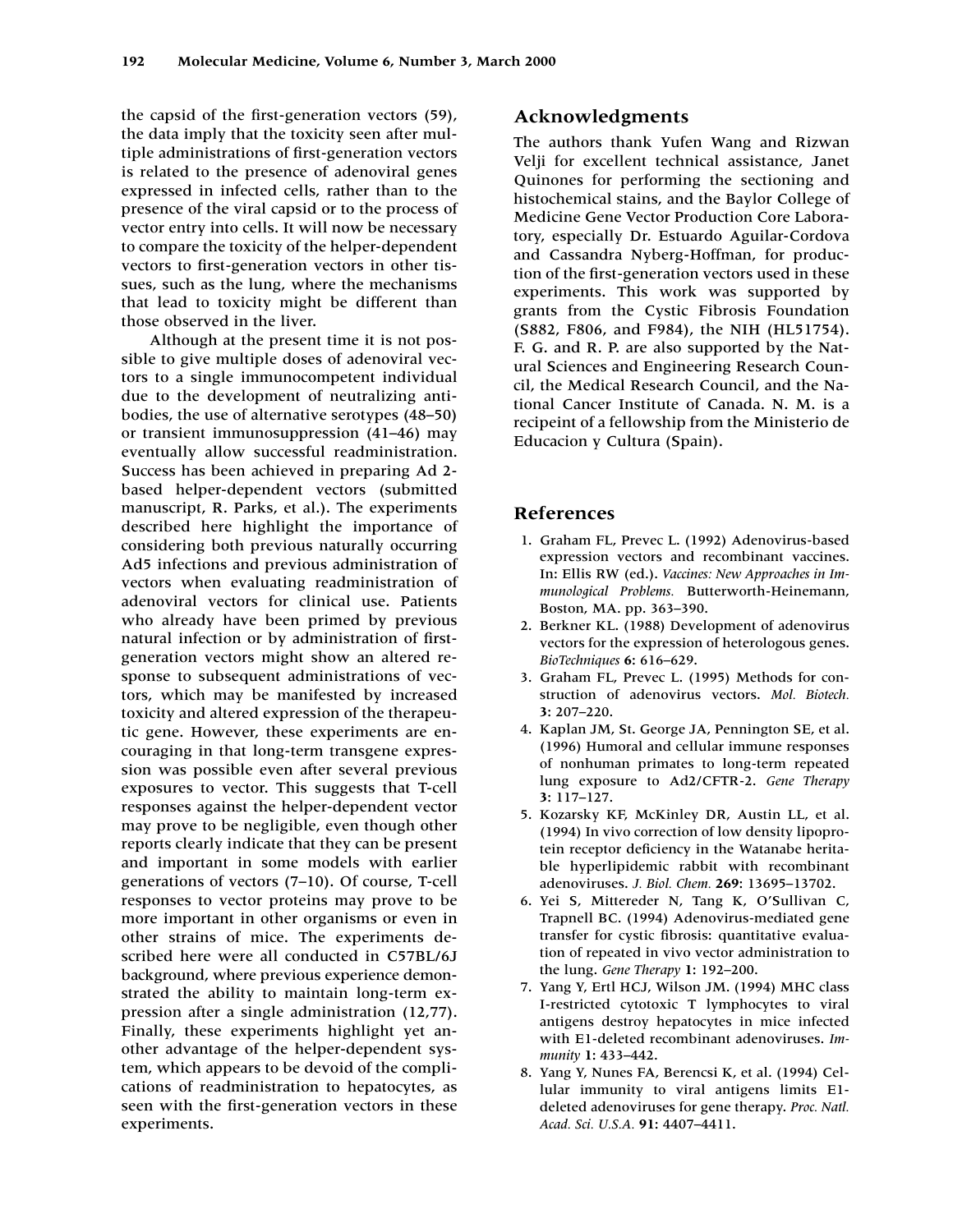- 9. Yang Y, Li Q, Ertl HCJ, Wilson JM. (1995) Cellular and humoral immune responses to viral antigens create barriers to lung-directed gene therapy with recombinant adenoviruses. *J. Virol.* **69:** 2004–2015.
- 10. Yang Y, Su Q, Wilson JM. (1996) Role of viral antigens in destructive cellular immune responses to adenovirus vector-transduced cells in mouse lungs. *J. Virol.* **70:** 7209–7212.
- 11. Dai Y, Schwarz EM, Gu D, et al. (1995) Cellular and humoral immune responses to adenoviral vectors containing factor IX gene: tolerization of factor IX and vector antigens allows for longterm expression. *Proc. Natl. Acad. Sci. U.S.A.* **92:** 1401–1405.
- 12. Morral N, O'Neal WK, Zhou H, Langston C, Beaudet A. (1997) Immune responses to reporter proteins and high viral dose limit duration of expression with adenoviral vectors: comparison of E2a wild type and E2a deleted vectors. *Hum. Gene Ther.* **8:** 1275–1286.
- 13. Tripathy SK, Black HB, Goldwasser E, Leiden JM. (1996) Immune responses to transgeneencoded proteins limit the stability of gene expression after injection of replication-defective adenovirus vectors. *Nat. Med.* **2:** 545–550.
- 14. Van Ginkel FW, Liu C, Simecka JW, et al. (1995) Intratracheal gene delivery with adenoviral vector induces elevated systemic IgG and mucosal IgA antibodies to adenovirus and  $\beta$ galactosidase. *Hum. Gene Ther.* **6:** 895–903.
- 15. Michou AI, Santoro L, Christ M, et al. (1997) Adenovirus-mediated gene transfer: influence of transgene, mouse stratin ant type of immune response on persistence of transgene expression. *Gene Therapy* **4:** 473–482.
- 16. Morral N, Parks RJ, Zhou H, et al. (1998) High doses of a helper-dependent adenoviral vector yield supraphysiological levels of  $\alpha_1$ -antitrypsin with negligible toxicity. *Hum. Gene Ther.* **9:** 2709–2716.
- 17. Grubb BR, Pickles RJ, Ye H, et al. (1994) Inefficient gene transfer by adenovirus vector to cystic fibrosis airway epithelia of mice and humans. *Nature* **371:** 802–806.
- 18. Knowles MR, Hohneker KW, Zhou Z, et al. (1995) A controlled study of adenoviral vectormediated gene transfer in the nasal epithelium of patients with cystic fibrosis [see comments]. *N. Engl. J. Med.* **333:** 823–831.
- 19. Connelly S, Gardner JM, Lyons RM, McClelland A, Kaleko M. (1996) Sustained expression of therapeutic levels of human factor VIII in mice. *Blood* **87:** 4671–4677.
- 20. Armentano D, Sookdeo CC, Hehir KM, et al. (1995) Characterization of an adenovirus gene transfer vector containing an E4 deletion. *Hum. Gene Ther.* **6:** 1343–1353.
- 21. Yeh P, Dedieu JF, Orsini C, et al. (1996) Efficient dual transcomplementation of adenovirus E1

and E4 regions from a 293-derived cell line expressing a minimal E4 functional unit. *J. Virol.* **70:** 559–565.

- 22. Brough DE, Lizonova A, Hsu C, Kulesa VA, Kovesdi I. (1996) A gene transfer vector-cell line system for complete functional complementation of adenovirus early regions E1 and E4. *J. Virol.* **70:** 6497–6501.
- 23. Engelhardt JF, Ye X, Doranz B, Wilson JM. (1994) Ablation of E2A in recombinant adenoviruses improves transgene persistence and decreases inflammatory response in mouse liver. *Proc. Natl. Acad. Sci. U.S.A.* **91:** 6196–6200.
- 24. Gao G-P, Yang Y, Wilson JM. (1996) Biology of adenovirus vectors with E1 and E4 deletions for liver-directed gene therapy. *J. Virol.* **70:** 8934–8943.
- 25. Gorziglia MI, Kadan MJ, Yei S, et al. (1996) Elimination of both E1 and E2a from adenovirus vectors further improves prospects for in vivo human gene therapy. *J. Virol.* **70:** 4173–4178.
- 26. Krougliak V, Graham FL. (1995) Development of cell lines capable of complementing E1, E4, and protein IX defective adenovirus type 5 mutants. *Hum. Gene Ther.* **6:** 1575–1586.
- 27. Wang Q, Jia X-C, Finer MH. (1995) A packaging cell line for propagation of recombinant adenovirus vectors containing two lethal gene-region deletion. *Gene Therapy* **2:** 775–783.
- 28. Yang Y, Nunes FA, Berencsi K, et al. (1994) Inactivation of E2a in recombinant adenoviruses improves the prospect for gene therapy in cystic fibrosis. *Nat. Genet.* **7:** 362–369.
- 29. Zhou H, O'Neal WK, Morral N, Beaudet AL. (1996) Development of a complementing cell line and a system for construction of adenovirus vectors with E1 and E2a deleted. *J. Virol.* **70:** 7030–7038.
- 30. Engelhardt JF, Litzky L, Wilson JM. (1994) Prolonged transgene expression in cotton rat lung with recombinant adenoviruses defective in E2a. *Hum. Gene Ther.* **5:** 1217–1229.
- 31. Goldman MJ, Litzky LA, Engelhardt JF, Wilson JM. (1995) Transfer of the CFTR gene to the lung of nonhuman primates with E1-deleted, E2a-defective recombinant adenoviruses: a preclinical toxicology study. *Hum. Gene Ther.* **6:** 839–851.
- 32. Dedieu J-F, Vigne E, Torrent C, et al. (1997) Long-term gene delivery into the livers of immunocompetent mice with E1/E4-defective adenoviruses. *J. Virol.* **71:** 4626–4637.
- 33. Wang Q, Greenburg G, Bunch D, Farson D, Finer MH. (1997) Persistent transgene expression in mouse liver following gene transfer with a DE1/DE4 adenovirus vector. *Gene Therapy* **4:** 393–400.
- 34. O'Neal WK, Zhou H, Morral N, et al. (1998) Toxicological comparison of E2a-deleted and first generation adenoviral vectors expressin  $\alpha_1$ -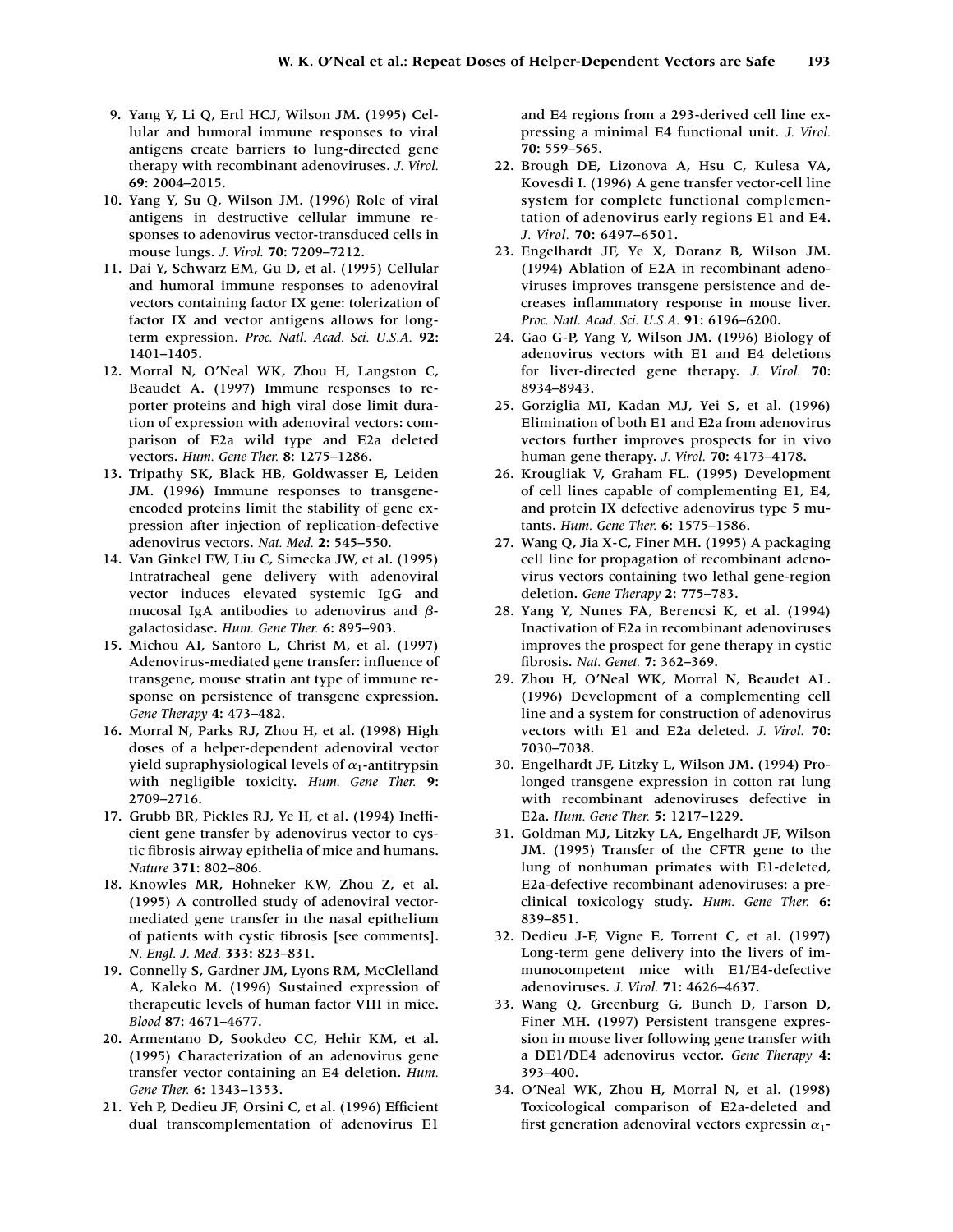antitrypsin after systemic delivery. *Hum. Gene Ther.* **9:** 1587–1598.

- 35. Fang B, Wang H, Gordon G, et al. (1996) Lack of persistence of E1- recombinant adenoviral vectors containing a temperature-sensitive E2a mutation in immunocompetent mice and hemophilia B dogs. *Gene Therapy* **3:** 217–222.
- 36. Lusky M, Rittner K, Dieterle A, et al. (1998) In vitro and in vivo biology of recombinant adenovirus vectors with E1, E1/E2A or E1/E4 deleted. *J. Virol.* **72:** 2022–2032.
- 37. Schiedner G, Morral N, Parks RJ, et al. (1998) Genomic DNA transfer with a high capacity adenoviral vector that has all viral genes deleted results in improved in vivo gene expression and decreased toxicity. *Nat. Genet.* **18:** 180–183.
- 38. Morsy MA, Gu MC, Motzel S, et al. (1998) An adenoviral vector deleted for all viral coding sequences results in enhanced safety and extended expression of a leptin transgene. *Proc. Natl. Acad. Sci. U.S.A.* **95:** 7866–7871.
- 39. Morsy MA, Caskey CT. (1998) Helper dependent adenoviral vectors–improved safety and expression. *Biogenic Amines* **14:** 433–449.
- 40. Chen HH, Mack LM, Kelly R, et al. (1997) Persistence in muscle of an adenoviral vector that lacks all viral genes. *Proc. Natl. Acad. Sci. U.S.A.* **94:** 1645–1650.
- 41. Kay MA, Holterman AX, Meuse L, et al. (1995) Long-term hepatic adenovirus-mediated gene expression in mice following CTLA4Ig administration. *Nat. Genet.* **11:** 191–197.
- 42. Yang YP, Su Q, Grewal IS, et al. (1996) Transient subversion of cd40 ligand function diminishes immune responses to adenovirus vectors in mouse liver and lung tissues. *J. Virol.* **70:** 6370–6377.
- 43. Yang Y, Trinchieri G, Wilson JM. (1995) Recombinant IL-12 prevents formation of blocking IgA antibodies to recombinant adenovirus and allows repeated gene therapy to mouse lung. *Nat. Med.* **1:** 890–893.
- 44. Smith T, White BD, Gardner JM, Kaleko M, Mcclelland A. (1996) Transient immunosuppression permits successful repetitive intravenous administration of an adenovirus vector. *Gene Therapy* **3:** 496–502.
- 45. Lochmuller H, Petrof BJ, Allen C, et al. (1995) Immunosuppression by FK506 markedly prolongs expression of adenovirus-delivered transgene in skeletal muscles of adult dystrophic [mdx] mice. *Biochem. Biophys. Res. Comm.* **213:** 569–574.
- 46. Kolls JK, Lei D, Odom G, et al. (1996) Use of transient CD4 lymphocyte depletion to prolong transgene expression of E1-deleted adenoviral vectors. *Hum. Gene Ther.* **7:** 489–497.
- 47. Stein CS, Pemberton JL, Vanrooijen N, Davidson BL. (1998) Effects of macrophage depletion and anti-CD40 ligand on transgene expression and

redosing with recombinant adenovirus. *Gene Therapy* **5:** 431–439.

- 48. Kass-Eisler A, Leinwand L, Gall J, Bloom B, Falck-Pedersen E. (1996) Circumventing the immune response to adenovirus-mediated gene therapy. *Gene Therapy* **3:** 154–162.
- 49. Mack CA, Song W-R, Carpenter H, et al. (1997) Circumvention of anti-adenovirus neutralizing immunity by administration of an adenoviral vector af an alternate serotype. *Hum. Gene Ther.* **8:** 99–109.
- 50. Mastrangeli A, Harvey BG, Yao J, et al. (1996) Sero-switch adenovirus-mediated in vivo gene transfer–circumvention of anti-adenovirus humoral immune defenses against repeat adenovirus vector administration by changing the adenovirus serotype. *Hum. Gene Ther.* **7:** 79–87.
- 51. Walter J, You Q, Hagstrom JN, Sands M, High KA. (1996) Successful expression of human factor IX following repeat administration of an adenoviral vector in mice. *Proc. Natl. Acad. Sci. U.S.A.* **93:** 3056–3061.
- 52. De Matteo RP, Raper SE, Ahn M, et al. (1995) Gene transfer to the thymus. A means of abrogating the immune response to recombinant adenovirus. *Ann. Surg.* **222:** 229–239.
- 53. Kitamura D, Roes J, Kuhn R, Rajewsky K. (1991) A B cell-deficient mouse by targeted disruption of the membrane exon of the immunoglobulin mu chain gene. *Nature* **350:** 423–426.
- 54. Epstein MM, DiRosa F, Jankovic D, Sher A, Matzinger P. (1995) Successful T cell priming in B cell-deficient mice. *J. Exp. Med.* **182:** 915–922.
- 55. McGrory WJ, Bautista DS, Graham FL. (1988) A simple technique for the rescue of early region 1 mutations into infectious human adenovirus type 5. *Virology* **163:** 614–617.
- 56. Graham FL, Prevec L (1991) Manipulation of adenovirus vectors. In: Murray EJ (ed.) *Methods in Molecular Biology: Gene Transfer and Expression Protocols.* The Humana Press, Inc., Clifton, N.J, pp. 109–128.
- 57. Nyberg-Hoffman C, Shabram P, Li W, Giroux D, Aguilar-Cordova E. (1997) Sensitivity and reproducibility in adenoviral infectious titer determination. *Nat. Med.* **3:** 808–811.
- 58. Chen L, Anton M, Graham F. (1996) Production and characterization of human 293 cell lines expressing the site-specific recombinase Cre. *Somatic Cell Mol. Genet.* **22:** 477–488.
- 59. Parks RJ, Chen L, Anton M, et al. (1996) A helper-dependent adenovirus vector system: Removal of helper virus by Cre-mediated excision of the viral packaging signal. *Proc. Natl. Acad. Sci. U.S.A.* **93:** 13565–13570.
- 60. Mittereder N, March KL, Trapnell BC. (1996) Evaluation of the concentration and bioactivity of adenovirus vectors for gene therapy. *J. Virol.* **70:** 7498–7509.
- 61. Mombaerts P, Iacomini J, Johnson RS, et al.